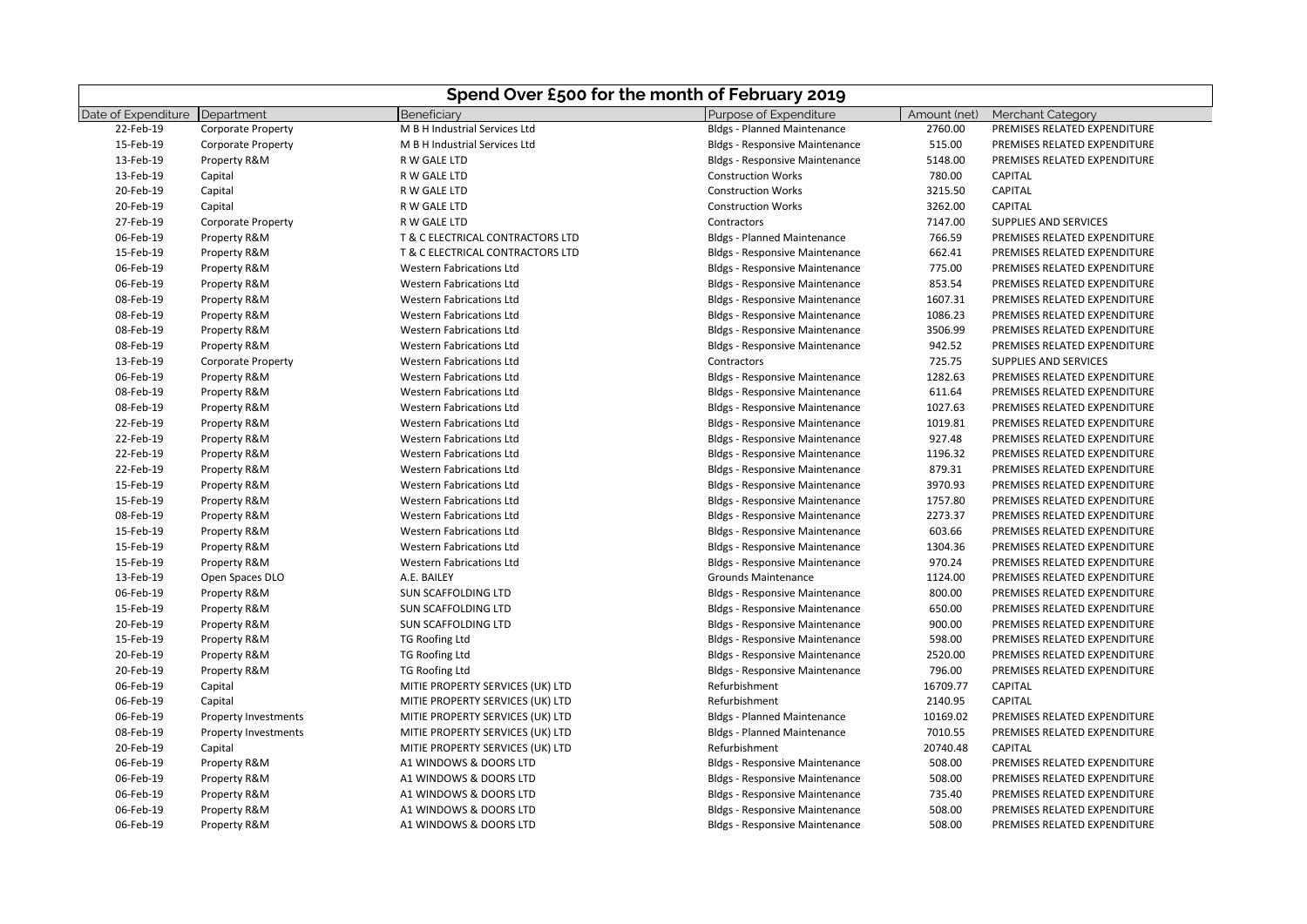| 13-Feb-19 | Open Spaces DLO             | A1 WINDOWS & DOORS LTD                 | <b>Bldgs - Responsive Maintenance</b> | 508.00      | PREMISES RELATED EXPENDITURE |
|-----------|-----------------------------|----------------------------------------|---------------------------------------|-------------|------------------------------|
| 15-Feb-19 | Property R&M                | A1 WINDOWS & DOORS LTD                 | <b>Bldgs - Planned Maintenance</b>    | 1016.00     | PREMISES RELATED EXPENDITURE |
| 15-Feb-19 | Property R&M                | A1 WINDOWS & DOORS LTD                 | <b>Bldgs - Responsive Maintenance</b> | 930.00      | PREMISES RELATED EXPENDITURE |
| 13-Feb-19 | Property R&M                | A1 WINDOWS & DOORS LTD                 | <b>Bldgs - Responsive Maintenance</b> | 669.00      | PREMISES RELATED EXPENDITURE |
| 08-Feb-19 | Capital                     | Otter South West LTD                   | Refurbishment                         | 8768.66     | CAPITAL                      |
| 13-Feb-19 | Capital                     | Mi-Space (UK) Ltd                      | Refurbishment                         | 73768.43    | CAPITAL                      |
| 27-Feb-19 | Capital                     | Mi-Space (UK) Ltd                      | Refurbishment                         | 17184.35    | CAPITAL                      |
| 27-Feb-19 | Capital                     | Mi-Space (UK) Ltd                      | Refurbishment                         | 16947.39    | CAPITAL                      |
| 22-Feb-19 | Property R&M                | <b>ABCA Systems Limited</b>            | <b>Bldgs - Responsive Maintenance</b> | 750.69      | PREMISES RELATED EXPENDITURE |
| 06-Feb-19 | Capital                     | <b>ENGIE Regeneration (Apollo) Ltd</b> | Refurbishment                         | 42283.59    | CAPITAL                      |
| 15-Feb-19 | <b>Balance Sheet</b>        | SIG Trading Ltd                        | Inventory                             | 603.36      | <b>CURRENT ASSETS</b>        |
| 20-Feb-19 | Property R&M                | J Thomas t/a JT Roofing                | <b>Bldgs - Responsive Maintenance</b> | 660.00      | PREMISES RELATED EXPENDITURE |
| 20-Feb-19 | Property R&M                | J Thomas t/a JT Roofing                | <b>Bldgs - Responsive Maintenance</b> | $-680.00$   | PREMISES RELATED EXPENDITURE |
| 20-Feb-19 | Property R&M                | J Thomas t/a JT Roofing                | <b>Bldgs - Responsive Maintenance</b> | 680.00      | PREMISES RELATED EXPENDITURE |
| 20-Feb-19 | Property R&M                | J Thomas t/a JT Roofing                | <b>Bldgs - Responsive Maintenance</b> | 2675.00     | PREMISES RELATED EXPENDITURE |
| 20-Feb-19 | Property R&M                | J Thomas t/a JT Roofing                | <b>Bldgs - Responsive Maintenance</b> | $-2150.00$  | PREMISES RELATED EXPENDITURE |
| 20-Feb-19 | Property R&M                | J Thomas t/a JT Roofing                | <b>Bldgs - Responsive Maintenance</b> | 2150.00     | PREMISES RELATED EXPENDITURE |
| 22-Feb-19 | Property R&M                | M&I SHIER                              | <b>Bldgs - Responsive Maintenance</b> | 9787.00     | PREMISES RELATED EXPENDITURE |
| 20-Feb-19 | Property R&M                | PW SOLUTIONS                           | <b>Bldgs - Responsive Maintenance</b> | 16331.88    | PREMISES RELATED EXPENDITURE |
| 20-Feb-19 | Property R&M                | PW SOLUTIONS                           | <b>Bldgs - Planned Maintenance</b>    | 3500.00     | PREMISES RELATED EXPENDITURE |
| 20-Feb-19 | Property R&M                | PW SOLUTIONS                           | <b>Bldgs - Responsive Maintenance</b> | $-19045.88$ | PREMISES RELATED EXPENDITURE |
| 20-Feb-19 | Property R&M                | PW SOLUTIONS                           | <b>Bldgs - Responsive Maintenance</b> | 19045.88    | PREMISES RELATED EXPENDITURE |
| 13-Feb-19 | Property R&M                | DALE NIXON T/A TAUNTON FENCING COM     | <b>Bldgs - Planned Maintenance</b>    | 768.00      | PREMISES RELATED EXPENDITURE |
| 20-Feb-19 | Property R&M                | DALE NIXON T/A TAUNTON FENCING COM     | <b>Bldgs - Planned Maintenance</b>    | 1056.00     | PREMISES RELATED EXPENDITURE |
| 06-Feb-19 | Property R&M                | DALE NIXON T/A TAUNTON FENCING COM     | <b>Bldgs - Responsive Maintenance</b> | 1472.00     | PREMISES RELATED EXPENDITURE |
| 06-Feb-19 | Property R&M                | DALE NIXON T/A TAUNTON FENCING COM     | <b>Bldgs - Planned Maintenance</b>    | 1024.00     | PREMISES RELATED EXPENDITURE |
| 13-Feb-19 | <b>Corporate Property</b>   | RG Pools & Leisure Ltd                 | Fees & Hired Services                 | 768.00      | SUPPLIES AND SERVICES        |
| 06-Feb-19 | Cems and Crems              | <b>MMES 2012 LTD</b>                   | <b>Bldgs - Planned Maintenance</b>    | 1109.00     | PREMISES RELATED EXPENDITURE |
| 22-Feb-19 | Property R&M                | <b>MMES 2012 LTD</b>                   | <b>Bldgs - Responsive Maintenance</b> | 770.54      | PREMISES RELATED EXPENDITURE |
| 06-Feb-19 | <b>Business Development</b> | A & N Construction                     | <b>Bldgs - Responsive Maintenance</b> | 555.66      | PREMISES RELATED EXPENDITURE |
| 13-Feb-19 | Property R&M                | A & N Construction                     | <b>Bldgs - Planned Maintenance</b>    | 613.00      | PREMISES RELATED EXPENDITURE |
| 13-Feb-19 | Property R&M                | A & N Construction                     | <b>Bldgs - Planned Maintenance</b>    | 681.44      | PREMISES RELATED EXPENDITURE |
| 13-Feb-19 | Property R&M                | J C Electrical Services                | <b>Bldgs - Planned Maintenance</b>    | 1020.00     | PREMISES RELATED EXPENDITURE |
| 20-Feb-19 | Property R&M                | J C Electrical Services                | <b>Bldgs - Planned Maintenance</b>    | 1085.00     | PREMISES RELATED EXPENDITURE |
| 27-Feb-19 | Property R&M                | J C Electrical Services                | <b>Bldgs - Planned Maintenance</b>    | 1205.00     | PREMISES RELATED EXPENDITURE |
| 27-Feb-19 | Property R&M                | J C Electrical Services                | <b>Bldgs - Planned Maintenance</b>    | $-1135.00$  | PREMISES RELATED EXPENDITURE |
| 27-Feb-19 | Property R&M                | J C Electrical Services                | <b>Bldgs - Planned Maintenance</b>    | 1135.00     | PREMISES RELATED EXPENDITURE |
| 08-Feb-19 | Property R&M                | <b>Steve Wilkins</b>                   | <b>Bldgs - Planned Maintenance</b>    | 695.00      | PREMISES RELATED EXPENDITURE |
| 08-Feb-19 | Property R&M                | <b>Steve Wilkins</b>                   | <b>Bldgs - Planned Maintenance</b>    | $-575.00$   | PREMISES RELATED EXPENDITURE |
| 08-Feb-19 | Property R&M                | <b>Steve Wilkins</b>                   | <b>Bldgs - Planned Maintenance</b>    | 575.00      | PREMISES RELATED EXPENDITURE |
| 22-Feb-19 | Property R&M                | <b>Steve Wilkins</b>                   | <b>Bldgs - Planned Maintenance</b>    | 825.00      | PREMISES RELATED EXPENDITURE |
| 22-Feb-19 | Property R&M                | <b>Steve Wilkins</b>                   | <b>Bldgs - Planned Maintenance</b>    | $-700.00$   | PREMISES RELATED EXPENDITURE |
| 22-Feb-19 | Property R&M                | <b>Steve Wilkins</b>                   | <b>Bldgs - Planned Maintenance</b>    | 700.00      | PREMISES RELATED EXPENDITURE |
| 08-Feb-19 | Property R&M                | Christopher Rowland                    | <b>Bldgs - Planned Maintenance</b>    | 536.26      | PREMISES RELATED EXPENDITURE |
| 15-Feb-19 | Property R&M                | Christopher Rowland                    | <b>Bldgs - Planned Maintenance</b>    | 945.49      | PREMISES RELATED EXPENDITURE |
| 15-Feb-19 | Property R&M                | Christopher Rowland                    | <b>Bldgs - Planned Maintenance</b>    | $-520.00$   | PREMISES RELATED EXPENDITURE |
| 15-Feb-19 | Property R&M                | Christopher Rowland                    | <b>Bldgs - Planned Maintenance</b>    | 520.00      | PREMISES RELATED EXPENDITURE |
| 20-Feb-19 | Property R&M                | Christopher Rowland                    | <b>Bldgs - Planned Maintenance</b>    | 1925.12     | PREMISES RELATED EXPENDITURE |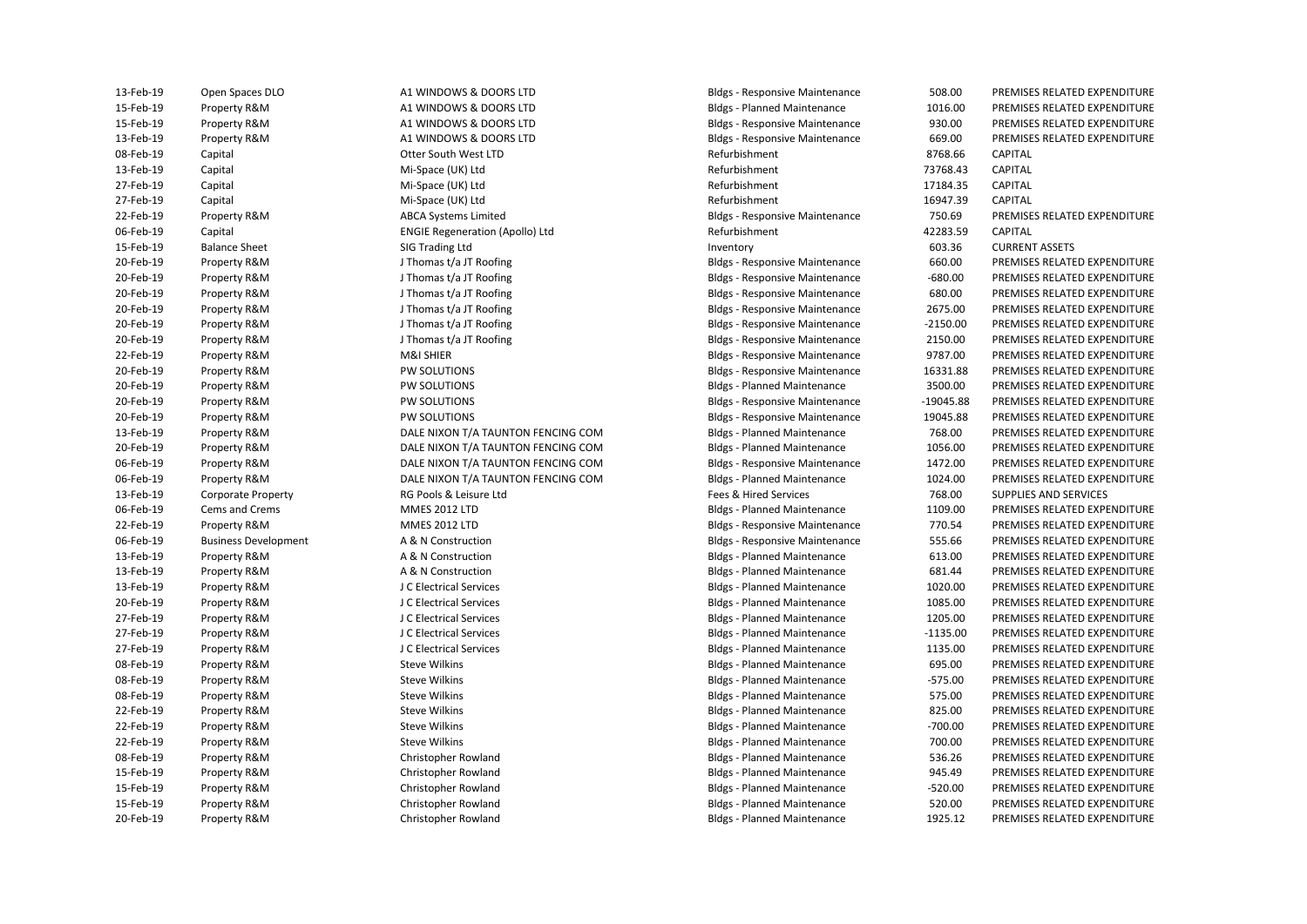| 20-Feb-19 | Property R&M                  | Christopher Rowland                  | <b>Bldgs - Planned Maintenance</b>    | $-1030.00$ | PREMISES RELATED EXPENDITURE |
|-----------|-------------------------------|--------------------------------------|---------------------------------------|------------|------------------------------|
| 20-Feb-19 | Property R&M                  | Christopher Rowland                  | <b>Bldgs - Planned Maintenance</b>    | 1030.00    | PREMISES RELATED EXPENDITURE |
| 20-Feb-19 | Property R&M                  | Christopher Rowland                  | <b>Bldgs - Planned Maintenance</b>    | 587.17     | PREMISES RELATED EXPENDITURE |
| 13-Feb-19 | <b>Corporate Property</b>     | Mr Keven Pearse                      | <b>Bldgs - Planned Maintenance</b>    | 999.44     | PREMISES RELATED EXPENDITURE |
| 13-Feb-19 | <b>Corporate Property</b>     | Mr Keven Pearse                      | <b>Bldgs - Planned Maintenance</b>    | $-600.00$  | PREMISES RELATED EXPENDITURE |
| 13-Feb-19 | Corporate Property            | Mr Keven Pearse                      | <b>Bldgs - Planned Maintenance</b>    | 600.00     | PREMISES RELATED EXPENDITURE |
| 06-Feb-19 | Property R&M                  | Mr Keven Pearse                      | <b>Bldgs - Planned Maintenance</b>    | 976.93     | PREMISES RELATED EXPENDITURE |
| 06-Feb-19 | Property R&M                  | Mr Keven Pearse                      | <b>Bldgs - Planned Maintenance</b>    | $-876.00$  | PREMISES RELATED EXPENDITURE |
| 06-Feb-19 | Property R&M                  | Mr Keven Pearse                      | <b>Bldgs - Planned Maintenance</b>    | 876.00     | PREMISES RELATED EXPENDITURE |
| 06-Feb-19 | Property R&M                  | Mr Keven Pearse                      | <b>Bldgs - Responsive Maintenance</b> | 1330.00    | PREMISES RELATED EXPENDITURE |
| 20-Feb-19 | Property R&M                  | Mr Keven Pearse                      | <b>Bldgs - Planned Maintenance</b>    | 747.61     | PREMISES RELATED EXPENDITURE |
| 20-Feb-19 | Property R&M                  | Mr Keven Pearse                      | <b>Bldgs - Planned Maintenance</b>    | 747.61     | PREMISES RELATED EXPENDITURE |
| 20-Feb-19 | Property R&M                  | Mr Keven Pearse                      | <b>Bldgs - Responsive Maintenance</b> | 1249.44    | PREMISES RELATED EXPENDITURE |
| 20-Feb-19 | Property R&M                  | Mr Keven Pearse                      | <b>Bldgs - Responsive Maintenance</b> | $-850.00$  | PREMISES RELATED EXPENDITURE |
| 20-Feb-19 | Property R&M                  | Mr Keven Pearse                      | <b>Bldgs - Responsive Maintenance</b> | 850.00     | PREMISES RELATED EXPENDITURE |
| 22-Feb-19 | Property R&M                  | Mr Keven Pearse                      | <b>Bldgs - Responsive Maintenance</b> | 1318.40    | PREMISES RELATED EXPENDITURE |
| 22-Feb-19 | Property R&M                  | Mr Keven Pearse                      | <b>Bldgs - Responsive Maintenance</b> | $-1158.63$ | PREMISES RELATED EXPENDITURE |
| 22-Feb-19 | Property R&M                  | Mr Keven Pearse                      | <b>Bldgs - Responsive Maintenance</b> | 1158.63    | PREMISES RELATED EXPENDITURE |
| 22-Feb-19 | <b>Business Development</b>   | Mr Keven Pearse                      | <b>Bldgs - Responsive Maintenance</b> | 1031.00    | PREMISES RELATED EXPENDITURE |
| 22-Feb-19 | <b>Business Development</b>   | Mr Keven Pearse                      | <b>Bldgs - Responsive Maintenance</b> | $-906.00$  | PREMISES RELATED EXPENDITURE |
| 22-Feb-19 | <b>Business Development</b>   | Mr Keven Pearse                      | <b>Bldgs - Responsive Maintenance</b> | 906.00     | PREMISES RELATED EXPENDITURE |
| 20-Feb-19 | Capital                       | Western Power Distribution (SW)      | Refurbishment                         | 866.39     | <b>CAPITAL</b>               |
| 13-Feb-19 | Property R&M                  | Nationwide Platforms Limited         | Equipment - Lease / Rental            | 1065.00    | SUPPLIES AND SERVICES        |
| 13-Feb-19 | Property R&M                  | Karesa Developments Ltd              | <b>Building Maintenance</b>           | 5166.88    | PREMISES RELATED EXPENDITURE |
| 13-Feb-19 | Capital                       | Ventro Ltd                           | Refurbishment                         | 84848.89   | <b>CAPITAL</b>               |
| 22-Feb-19 | Regeneration & Infrastructure | Stormforce Roofing & Maintenance Ltd | Consultants                           | 7981.48    | SUPPLIES AND SERVICES        |
| 20-Feb-19 | Capital                       | <b>Woods Building Services</b>       | Refurbishment                         | 765.00     | <b>CAPITAL</b>               |
| 20-Feb-19 | Capital                       | Woods Building Services              | Refurbishment                         | 765.00     | <b>CAPITAL</b>               |
| 20-Feb-19 | Capital                       | <b>Woods Building Services</b>       | Refurbishment                         | 765.00     | <b>CAPITAL</b>               |
| 20-Feb-19 |                               |                                      |                                       |            |                              |
|           | Capital                       | <b>Woods Building Services</b>       | Refurbishment                         | 765.00     | <b>CAPITAL</b>               |
| 20-Feb-19 | Capital                       | <b>Woods Building Services</b>       | Refurbishment                         | 765.00     | <b>CAPITAL</b>               |
| 20-Feb-19 | Capital                       | <b>Woods Building Services</b>       | Refurbishment                         | 765.00     | CAPITAL                      |
| 22-Feb-19 | Capital                       | <b>Woods Building Services</b>       | Refurbishment                         | 765.00     | <b>CAPITAL</b>               |
| 22-Feb-19 | Capital                       | <b>Woods Building Services</b>       | Refurbishment                         | 765.00     | CAPITAL                      |
| 22-Feb-19 | Capital                       | <b>Woods Building Services</b>       | Refurbishment                         | 765.00     | <b>CAPITAL</b>               |
| 22-Feb-19 | Capital                       | <b>Woods Building Services</b>       | Refurbishment                         | 765.00     | <b>CAPITAL</b>               |
| 22-Feb-19 | Capital                       | Woods Building Services              | Refurbishment                         | 595.00     | CAPITAL                      |
| 22-Feb-19 | Capital                       | <b>Woods Building Services</b>       | Refurbishment                         | 695.00     | <b>CAPITAL</b>               |
| 20-Feb-19 | Capital                       | Woods Building Services              | Refurbishment                         | 890.00     | CAPITAL                      |
| 20-Feb-19 | Capital                       | <b>Woods Building Services</b>       | Refurbishment                         | 890.00     | <b>CAPITAL</b>               |
| 20-Feb-19 | Capital                       | <b>Woods Building Services</b>       | Refurbishment                         | 890.00     | CAPITAL                      |
| 20-Feb-19 | Capital                       | <b>Woods Building Services</b>       | Refurbishment                         | 890.00     | <b>CAPITAL</b>               |
| 08-Feb-19 | Property R&M                  | Girling Jones Ltd                    | Agency Staff covering Perm Pos        | 741.00     | <b>EMPLOYEES</b>             |
| 15-Feb-19 | Property R&M                  | Girling Jones Ltd                    | Pay - Temporary Posts                 | 819.00     | <b>EMPLOYEES</b>             |
| 15-Feb-19 | Property R&M                  | Girling Jones Ltd                    | Agency Staff covering Perm Pos        | 760.50     | <b>EMPLOYEES</b>             |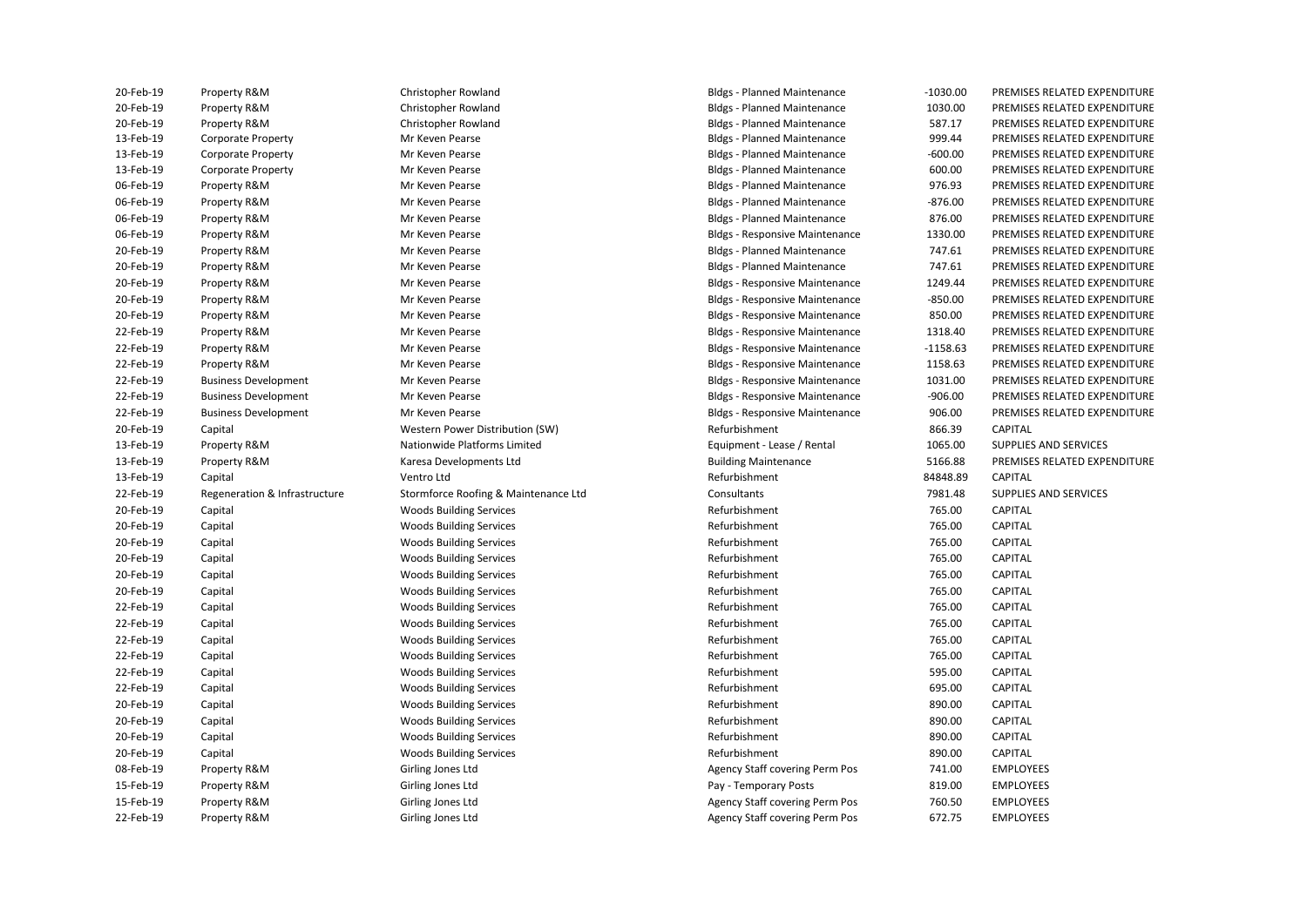| 22-Feb-19 | Property R&M                   | Girling Jones Ltd                        | Pay - Temporary Posts                 | 828.75     | <b>EMPLOYEES</b>              |
|-----------|--------------------------------|------------------------------------------|---------------------------------------|------------|-------------------------------|
| 13-Feb-19 | Corporate Property             | <b>Bell Decorating Group Ltd</b>         | <b>Bldgs - Responsive Maintenance</b> | 2782.00    | PREMISES RELATED EXPENDITURE  |
| 06-Feb-19 | Capital                        | F. Bamford (Engineering) Ltd             | Refurbishment                         | 70248.07   | CAPITAL                       |
| 06-Feb-19 | Cems and Crems                 | T Hawkings                               | <b>Bldgs - Planned Maintenance</b>    | 7965.00    | PREMISES RELATED EXPENDITURE  |
| 06-Feb-19 | Cems and Crems                 | T Hawkings                               | <b>Bldgs - Planned Maintenance</b>    | $-1500.00$ | PREMISES RELATED EXPENDITURE  |
| 06-Feb-19 | Cems and Crems                 | T Hawkings                               | <b>Bldgs - Planned Maintenance</b>    | 1500.00    | PREMISES RELATED EXPENDITURE  |
| 06-Feb-19 | Cems and Crems                 | T Hawkings                               | <b>Bldgs - Planned Maintenance</b>    | 3423.00    | PREMISES RELATED EXPENDITURE  |
| 06-Feb-19 | Housing Enabling & Development | Solum Surveying Ltd                      | Consultants                           | 2800.00    | SUPPLIES AND SERVICES         |
| 22-Feb-19 | Housing Enabling & Development | Contraflor (CFS) Ltd                     | Fees & Hired Services                 | 1193.00    | SUPPLIES AND SERVICES         |
| 27-Feb-19 | <b>Balance Sheet</b>           | <b>IBSD CHEQUE</b>                       | <b>HB Debtors Civica</b>              | 640.00     | <b>CURRENT ASSETS</b>         |
| 06-Feb-19 | Other                          | <b>Sundry BACS</b>                       | Inc & Exp Re Inv Props FV             | 1113.84    | BELOW NET COST OF SERVICES    |
| 06-Feb-19 | <b>Housing Options</b>         | <b>Sundry BACS</b>                       | 3rd Prty Bond Payments                | 550.00     | THIRD PARTY PAYMENTS          |
| 13-Feb-19 | <b>Housing Options</b>         | <b>Sundry BACS</b>                       | 3rd Prty Rent in Advance              | 860.00     | THIRD PARTY PAYMENTS          |
| 15-Feb-19 | <b>HRA Lettings</b>            | <b>Sundry BACS</b>                       | Grants                                | 634.00     | SUPPLIES AND SERVICES         |
| 22-Feb-19 | <b>Housing Options</b>         | <b>Sundry BACS</b>                       | 3rd Prty Rent in Advance              | 800.00     | THIRD PARTY PAYMENTS          |
| 27-Feb-19 | Capital                        | <b>Sundry BACS</b>                       | <b>Grant Payments</b>                 | 4410.00    | <b>CAPITAL</b>                |
| 27-Feb-19 | Capital                        | <b>Sundry BACS</b>                       | <b>Grant Payments</b>                 | 45730.00   | CAPITAL                       |
| 27-Feb-19 | <b>HRA Lettings</b>            | <b>Sundry BACS</b>                       | Grants                                | 1033.72    | SUPPLIES AND SERVICES         |
| 27-Feb-19 | <b>Housing Options</b>         | <b>Sundry BACS</b>                       | 3rd Prty Rent in Advance              | 1350.00    | THIRD PARTY PAYMENTS          |
| 27-Feb-19 | <b>Housing Options</b>         | <b>Sundry BACS</b>                       | 3rd Prty Rent in Advance              | 1282.00    | THIRD PARTY PAYMENTS          |
| 27-Feb-19 | <b>Housing Options</b>         | <b>Sundry BACS</b>                       | 3rd Prty Rent in Advance              | 1161.00    | THIRD PARTY PAYMENTS          |
| 15-Feb-19 | Capital                        | Sundry Cheque                            | <b>Grant Payments</b>                 | 1689.24    | CAPITAL                       |
| 27-Feb-19 | Area Planning                  | Sundry Cheque                            | F&C for Services                      | 2310.00    | <b>INCOME</b>                 |
| 20-Feb-19 | Assets                         | G&G SIGNS                                | Grounds Maintenance                   | 614.55     | PREMISES RELATED EXPENDITURE  |
| 27-Feb-19 | <b>Local Land Charges</b>      | SOMERSET COUNTY COUNCIL                  | <b>Other Local Authorities</b>        | 1859.25    | THIRD PARTY PAYMENTS          |
| 27-Feb-19 | Local Land Charges             | SOMERSET COUNTY COUNCIL                  | Fees & Hired Services                 | 1860.70    | SUPPLIES AND SERVICES         |
| 27-Feb-19 | <b>Local Land Charges</b>      | SOMERSET COUNTY COUNCIL                  | Fees & Hired Services                 | 1172.20    | SUPPLIES AND SERVICES         |
| 13-Feb-19 | Parking & Community Safety     | SOMERSET COUNTY COUNCIL                  | <b>Other Local Authorities</b>        | 28800.00   | THIRD PARTY PAYMENTS          |
| 22-Feb-19 | HR & OD                        | Dillington House Somerset County Council | Advertising for Staff Vacancie        | 1062.50    | <b>EMPLOYEES</b>              |
| 06-Feb-19 | Open Spaces DLO                | Viridor Waste (Somerset) Ltd             | Waste Collection & Disposal           | 1828.00    | SUPPLIES AND SERVICES         |
| 27-Feb-19 | Open Spaces DLO                | Viridor Waste (Somerset) Ltd             | Waste Collection & Disposal           | 1586.73    | SUPPLIES AND SERVICES         |
| 27-Feb-19 | Open Spaces DLO                | Viridor Waste (Somerset) Ltd             | Waste Collection & Disposal           | 24712.78   | SUPPLIES AND SERVICES         |
| 27-Feb-19 | Open Spaces DLO                | Viridor Waste (Somerset) Ltd             | Waste Collection & Disposal           | 596.95     | SUPPLIES AND SERVICES         |
| 13-Feb-19 | Capital                        | <b>ASHFORDS</b>                          | <b>Professional Fees</b>              | 1474.50    | CAPITAL                       |
| 13-Feb-19 | Capital                        | <b>ASHFORDS</b>                          | <b>Professional Fees</b>              | 2292.00    | CAPITAL                       |
| 27-Feb-19 | Capital                        | <b>ASHFORDS</b>                          | <b>Professional Fees</b>              | 900.50     | CAPITAL                       |
| 27-Feb-19 | Growth Programme               | <b>ASHFORDS</b>                          | Consultants                           | 6040.45    | SUPPLIES AND SERVICES         |
| 06-Feb-19 | Facilities & Customer Services | Pitney Bowes Ltd                         | Postage                               | 1877.95    | SUPPLIES AND SERVICES         |
| 08-Feb-19 | ICT & Information              | BRITISH TELECOMMUNICATIONS PLC           | ICT - Telephones                      | 26375.25   | SUPPLIES AND SERVICES         |
| 13-Feb-19 | <b>Electoral Services</b>      | <b>West Somerset Council</b>             | Postage                               | 18474.00   | SUPPLIES AND SERVICES         |
| 20-Feb-19 | Growth Programme               | PETER BRETT ASSOCIATES                   | Consultants                           | 3938.33    | SUPPLIES AND SERVICES         |
| 13-Feb-19 | Property R&M                   | Lex Autolease Ltd                        | <b>Operating Lease</b>                | 1310.72    | TRANSPORT RELATED EXPENDITURE |
| 06-Feb-19 | Property R&M                   | Lex Autolease Ltd                        | <b>Operating Lease</b>                | 1310.72    | TRANSPORT RELATED EXPENDITURE |
| 06-Feb-19 | Area Housing 3                 | <b>VENN GROUP LTD</b>                    | APT & C-Pay Temp                      | 564.00     | <b>EMPLOYEES</b>              |
| 08-Feb-19 | Area Housing 3                 | <b>VENN GROUP LTD</b>                    | APT & C-Pay Temp                      | 882.00     | <b>EMPLOYEES</b>              |
| 15-Feb-19 | Area Housing 3                 | <b>VENN GROUP LTD</b>                    | APT & C-Pay Temp                      | 900.00     | <b>EMPLOYEES</b>              |
| 22-Feb-19 | Area Housing 3                 | <b>VENN GROUP LTD</b>                    | APT & C-Pay Temp                      | 774.00     | <b>EMPLOYEES</b>              |
| 15-Feb-19 | <b>Democratic Services</b>     | <b>Grant Thornton LLP</b>                | Audit                                 | 2000.00    | SUPPLIES AND SERVICES         |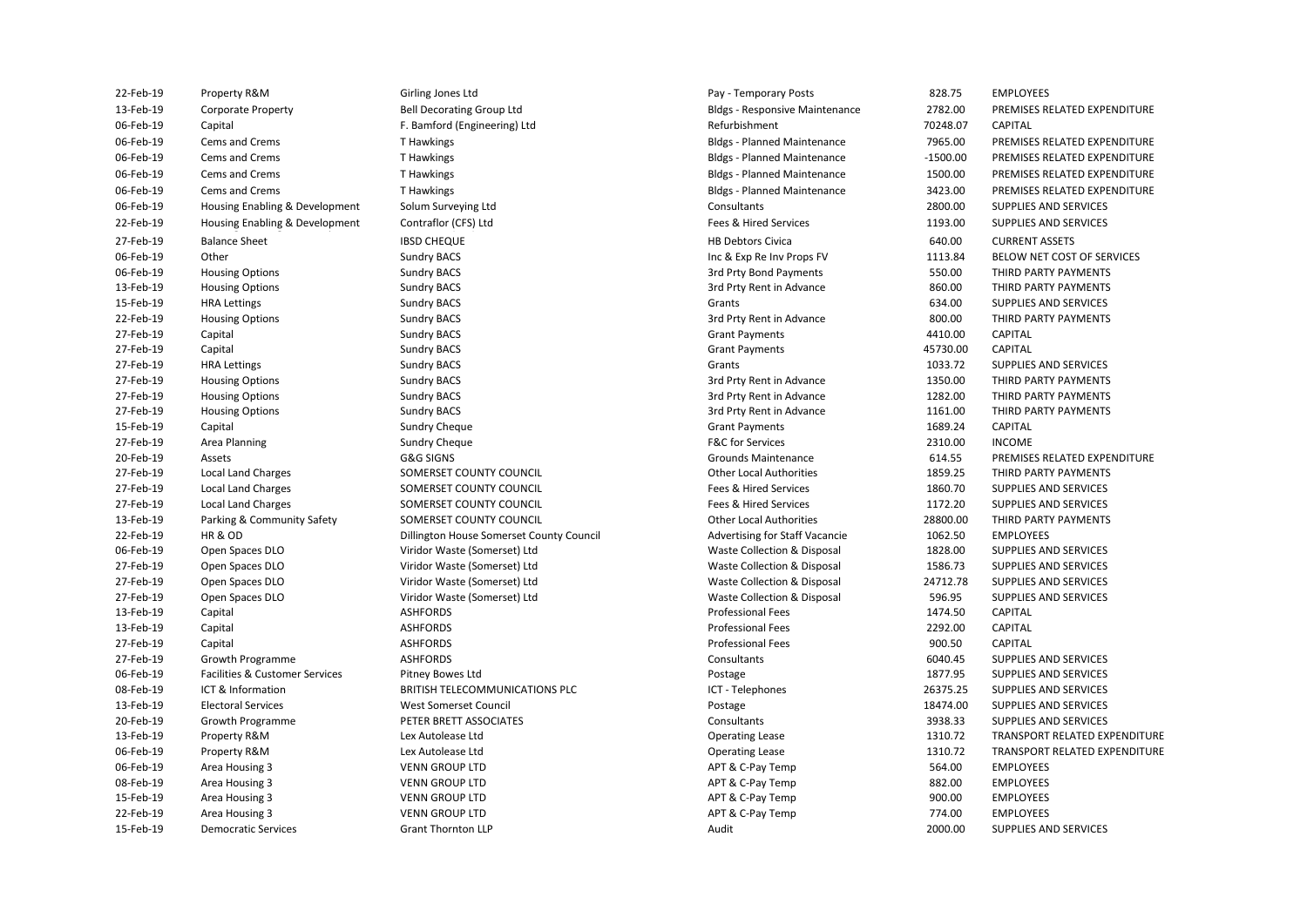| 13-Feb-19   | Facilities & Customer Services            |
|-------------|-------------------------------------------|
| 06-Feb-19   | Facilities & Customer Services            |
| 13-Feb-19   | Assets                                    |
| 13-Feb-19   | Assets                                    |
| 06-Feb-19   | Assets                                    |
| 06-Feb-19   | Assets                                    |
| 27-Feb-19   | <b>Facilities &amp; Customer Services</b> |
| 27-Feb-19   | <b>Facilities &amp; Customer Services</b> |
| 13-Feb-19   | Assets                                    |
| 13-Feb-19   | Assets                                    |
| 13-Feb-19   | Assets                                    |
| 20-Feb-19   | Assets                                    |
| 20-Feb-19   | Assets                                    |
| 20-Feb-19   | Assets                                    |
| 27-Feb-19   | <b>Facilities &amp; Customer Services</b> |
| 20-Feb-19   | Facilities & Customer Services            |
| 27-Feb-19   | Assets                                    |
| 27-Feb-19   | Assets                                    |
| 27-Feb-19   | Assets                                    |
| 27-Feb-19   | Assets                                    |
| 06-Feb-19   | <b>Cems and Crems</b>                     |
| 27-Feb-19   | <b>Supported Housing Dev</b>              |
| 27-Feb-19   | <b>Supported Housing Dev</b>              |
| 27-Feb-19   | Supported Housing Dev                     |
| 08-Feb-19   | Area Housing 3                            |
| 08-Feb-19   | <b>Housing Options</b>                    |
| 08-Feb-19   | <b>Housing Options</b>                    |
| 08-Feb-19   | <b>Housing Options</b>                    |
| 08-Feb-19   | <b>Housing Options</b>                    |
| 15-Feb-19   | Area Housing 3                            |
| 15-Feb-19   | <b>Housing Options</b>                    |
| 15-Feb-19   | <b>Housing Options</b>                    |
| 15-Feb-19   | <b>Housing Options</b>                    |
| 15-Feb-19   | <b>Housing Options</b>                    |
| 15-Feb-19   | <b>Housing Options</b>                    |
| 15-Feb-19   | <b>Housing Options</b>                    |
| 15-Feb-19   | <b>Housing Options</b>                    |
| 06-Feb-19   | <b>Housing Options</b>                    |
| 22-Feb-19   | Area Housing 3                            |
| 15-Feb-19   | <b>Housing Options</b>                    |
| 13-Feb-19   | <b>Housing Options</b>                    |
| 13-Feb-19   | <b>Housing Options</b>                    |
| 27-Feb-19   | <b>Housing Options</b>                    |
| 22-Feb-19   | <b>Housing Options</b>                    |
| 27-Feb-19   | <b>Housing Options</b>                    |
| 15-Feb-19   | <b>Housing Options</b>                    |
| 22-Feb-19   | <b>Housing Options</b>                    |
| $72-Feh-19$ | Housing Ontions                           |

REED SPECIALIST RECRUITMENT LTD REED SPECIALIST RECRUITMENT LTD REED SPECIALIST RECRUITMENT LTD REED SPECIALIST RECRUITMENT LTD REED SPECIALIST RECRUITMENT LTD REED SPECIALIST RECRUITMENT LTD REED SPECIALIST RECRUITMENT LTD REED SPECIALIST RECRUITMENT LTD REED SPECIALIST RECRUITMENT LTD REED SPECIALIST RECRUITMENT LTD **British Gas Business (Electric) British Gas Business (Electric) British Gas Business (Electric) British Gas Business (Electric)** 

06-Feb-19 Facilities & Customer Services REED SPECIALIST RECRUITMENT LTD Agency Staff covering Temp Pos 595.68 EMPLOYEES 13-Feb-19 Assets REED SPECIALIST RECRUITMENT LTD Training - Non Qualification 609.50 EMPLOYEES 06-Feb-19 Assets REED SPECIALIST RECRUITMENT LTD Agency Staff covering Perm Pos 1053.38 EMPLOYEES 06-Feb-19 Assets REED SPECIALIST RECRUITMENT LTD Training - Non Qualification 980.50 EMPLOYEES 13-Feb-19 Assets REED SPECIALIST RECRUITMENT LTD Agency Staff covering Temp Pos 1060.00 EMPLOYEES 13-Feb-19 Assets REED SPECIALIST RECRUITMENT LTD Training - Non Qualification 980.50 EMPLOYEES 20-Feb-19 Assets REED SPECIALIST RECRUITMENT LTD Training - Non Qualification 980.50 EMPLOYEES 20-Feb-19 Assets REED SPECIALIST RECRUITMENT LTD Agency Staff covering Perm Pos 1026.88 EMPLOYEES 27-Feb-19 Facilities & Customer Services REED SPECIALIST RECRUITMENT LTD Agency Staff covering Temp Pos 603.84 EMPLOYEES 27-Feb-19 Assets REED SPECIALIST RECRUITMENT LTD Training - Non Qualification 980.50 EMPLOYEES APT & C-O/Time Permanent APT & C-Pay Temp APT & C-Pav Temp APT & C-Pay Temp APT & C-Pay Temp APT & C-O/Time Permanent APT & C-Pay Temp APT & C-Pay Temp APT & C-Pay Temp APT & C-Pay Temp APT & C-Pav Temp APT & C-Pay Temp APT & C-Pay Temp APT & C-Pav Temp APT & C-O/Time Permanent APT & C-Pay Temp APT & C-Pay Temp APT & C-Pay Temp APT & C-Pay Temp APT & C-Pay Temp APT & C-Pav Temp APT & C-Pay Temp APT & C-Pay Temp APT & C-Pay Temp Agency Staff covering Temp Pos 603.84 EMPLOYEES Agency Staff covering Temp Pos 1060.00 EMPLOYEES Agency Staff covering Temp Pos 612.00 EMPLOYEES Agency Staff covering Temp Pos 603.84 EMPLOYEES Agency Staff covering Perm Pos 1026.88 EMPLOYEES Agency Staff covering Temp Pos 1060.00 EMPLOYEES Agency Staff covering Temp Pos 603.84 EMPLOYEES Agency Staff covering Temp Pos 1060.00 EMPLOYEES Agency Staff covering Temp Pos 573.50 EMPLOYEES Agency Staff covering Perm Pos 1026.88 EMPLOYEES Electricity **Electricity** CREMISES RELATED EXPENDITURE Electricity **Electricity** Supported Housing Gas Business (ELECTRIC PREMISES RELATED EXPENDITURE 27-Feb-19 Supported Housing Dev British Gas Business (Electric) Electricity 623.36 PREMISES RELATED EXPENDITURE Electricity **Supported Housing Device British Gas Business (ELECTRIC PREMISES RELATED EXPENDITURE** 08-Feb-19 Area Housing 3 Building Recruitment Company Ltd APT & C-O/Time Permanent 727.88 EMPLOYEES 08-Feb-19 Housing Options Building Recruitment Company Ltd APT & C-Pay Temp 1311.00 EMPLOYEES 08-Feb-19 Housing Options Building Recruitment Company Ltd APT & C-Pay Temp 981.60 EMPLOYEES Building Recruitment Company Ltd **APT & C-Pay Temp** 1011.20 EMPLOYEES 08-Feb-19 Housing Options Building Recruitment Company Ltd APT & C-Pay Temp 1132.50 EMPLOYEES 15-Feb-19 Area Housing 3 Building Recruitment Company Ltd APT & C-O/Time Permanent 582.30 EMPLOYEES 15-Feb-19 Housing Options Building Recruitment Company Ltd APT & C-Pay Temp 1106.67 EMPLOYEES 15-Feb-19 Housing Options Building Recruitment Company Ltd APT & C-Pay Temp 1276.50 EMPLOYEES 15-Feb-19 Housing Options Building Recruitment Company Ltd APT & C-Pay Temp 1255.71 EMPLOYEES 15-Feb-19 Housing Options Building Recruitment Company Ltd APT & C-Pay Temp 1125.00 EMPLOYEES 15-Feb-19 Housing Options Building Recruitment Company Ltd APT & C-Pay Temp 2325.00 EMPLOYEES 15-Feb-19 Housing Options Building Recruitment Company Ltd APT & C-Pay Temp 3442.50 EMPLOYEES 15-Feb-19 Housing Options Building Recruitment Company Ltd APT & C-Pay Temp 1011.20 EMPLOYEES Building Recruitment Company Ltd **APT & C-Pay Temp** 1011.20 EMPLOYEES Building Recruitment Company Ltd **ART & C-O/Time Permanent** 727.88 EMPLOYEES Building Recruitment Company Ltd **APT & C-Pay Temp** 1184.00 EMPLOYEES 13-Feb-19 Housing Options Building Recruitment Company Ltd APT & C-Pay Temp 1845.00 EMPLOYEES 13-Feb-19 Housing Options Building Recruitment Company Ltd APT & C-Pay Temp 1060.50 EMPLOYEES 27-Feb-19 Housing Options Building Recruitment Company Ltd APT & C-Pay Temp 960.00 EMPLOYEES 22-February 22-February 22-February 22-February 23-February 23-February 23-February 23-February 23-February 23-February 23-February 23-February 23-February 23-February 23-February 23-February 23-February 23-February 23-Feb 27-February 27-February 27-February 27-February 27-February 27-February 27-February 27-February 27-February 20<br>APT & C-Pay Temp 1155.00 EMPLOYEES 15-Feb-19 Housing Options Building Recruitment Company Ltd APT & C-Pay Temp 1208.00 EMPLOYEES 22-February 22-February 22-February 22-February 22-February 23-February 23-February 23-February 23-February 23-February 23-February 23-February 23-February 23-February 23-February 23-February 23-February 23-February 23-Feb ng Options and 22-Feb-19 Housing Options Building Recruitment Company Ltd APT & C-Pay Temp 1152.00 EMPLOYEES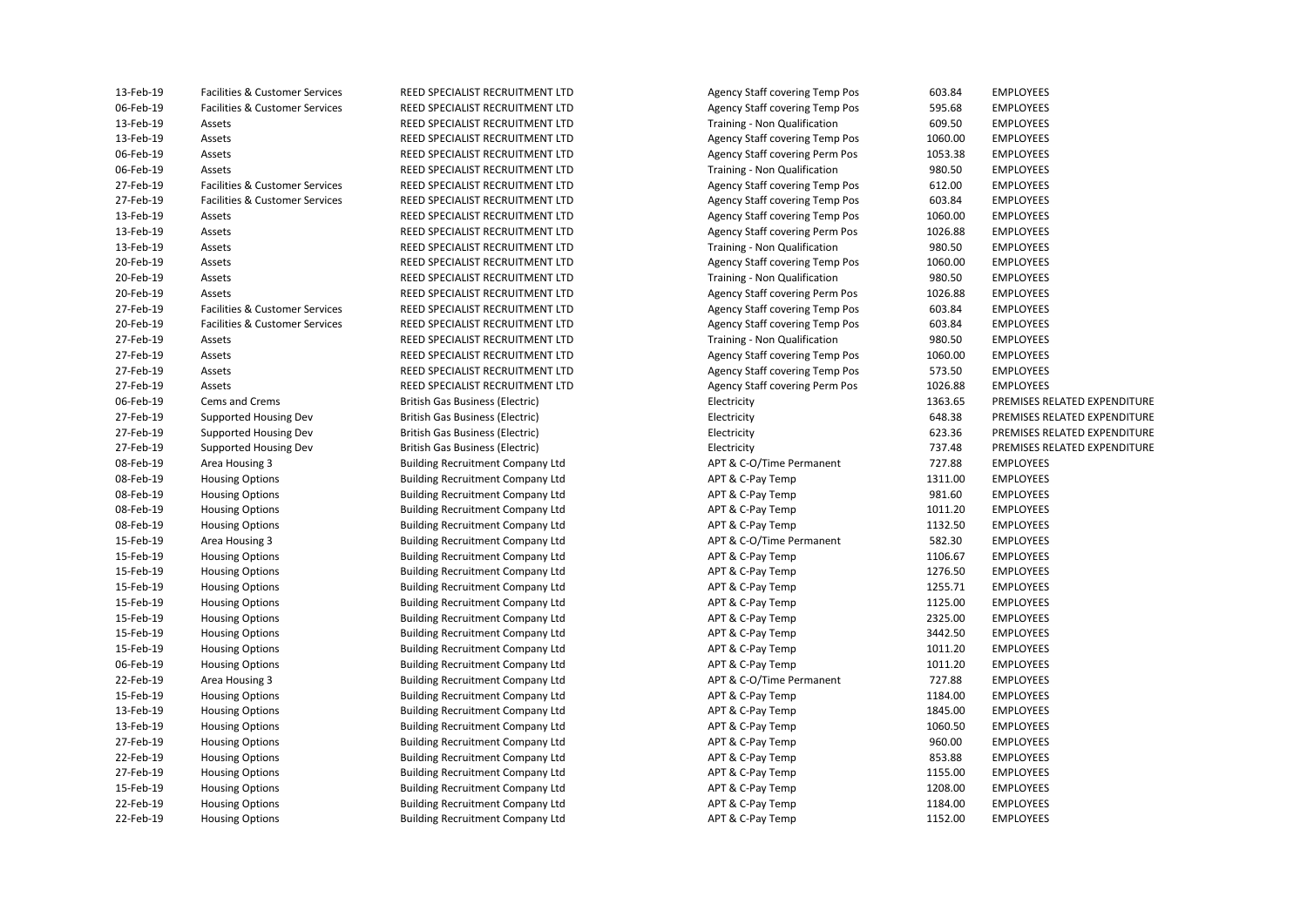| 22-Feb-19 | <b>Housing Options</b>                    | <b>Building Recruitment Company Ltd</b> | APT & C-Pay Temp                      | 1011.20  | <b>EMPLOYEES</b>             |
|-----------|-------------------------------------------|-----------------------------------------|---------------------------------------|----------|------------------------------|
| 22-Feb-19 | <b>Housing Options</b>                    | <b>Building Recruitment Company Ltd</b> | APT & C-Pay Temp                      | 1004.89  | <b>EMPLOYEES</b>             |
| 22-Feb-19 | <b>Housing Options</b>                    | <b>Building Recruitment Company Ltd</b> | APT & C-Pay Temp                      | 1035.00  | <b>EMPLOYEES</b>             |
| 22-Feb-19 | <b>Housing Options</b>                    | <b>Building Recruitment Company Ltd</b> | APT & C-Pay Temp                      | 1710.00  | <b>EMPLOYEES</b>             |
| 27-Feb-19 | <b>Business Support - DLO</b>             | Sodexo Limited                          | <b>Contract Cleaning</b>              | 769.76   | PREMISES RELATED EXPENDITURE |
| 06-Feb-19 | Property R&M                              | <b>EDF Energy</b>                       | Electricity                           | 1925.12  | PREMISES RELATED EXPENDITURE |
| 06-Feb-19 | Facilities & Customer Services            | <b>EDF</b> Energy                       | Electricity                           | 819.91   | PREMISES RELATED EXPENDITURE |
| 27-Feb-19 | Facilities & Customer Services            | <b>EDF Energy</b>                       | Electricity                           | 1503.67  | PREMISES RELATED EXPENDITURE |
| 27-Feb-19 | Facilities & Customer Services            | <b>EDF Energy</b>                       | Electricity                           | 13434.90 | PREMISES RELATED EXPENDITURE |
| 27-Feb-19 | Facilities & Customer Services            | <b>EDF Energy</b>                       | Electricity                           | 1657.89  | PREMISES RELATED EXPENDITURE |
| 27-Feb-19 | Facilities & Customer Services            | <b>EDF Energy</b>                       | Electricity                           | 19901.65 | PREMISES RELATED EXPENDITURE |
| 13-Feb-19 | Facilities & Customer Services            | <b>Office Angels</b>                    | Agency Staff covering Temp Pos        | 571.28   | <b>EMPLOYEES</b>             |
| 13-Feb-19 | Facilities & Customer Services            | <b>Office Angels</b>                    | Agency Staff covering Temp Pos        | 571.28   | <b>EMPLOYEES</b>             |
| 27-Feb-19 | <b>Housing Options</b>                    | Office Angels                           | APT & C-Pay Temp                      | 858.08   | <b>EMPLOYEES</b>             |
| 13-Feb-19 | Facilities & Customer Services            | <b>Office Angels</b>                    | Agency Staff covering Temp Pos        | 509.52   | <b>EMPLOYEES</b>             |
| 13-Feb-19 | Facilities & Customer Services            | <b>Office Angels</b>                    | <b>Agency Staff covering Temp Pos</b> | 582.75   | <b>EMPLOYEES</b>             |
| 20-Feb-19 | Facilities & Customer Services            | <b>Office Angels</b>                    | <b>Agency Staff covering Perm Pos</b> | 571.28   | <b>EMPLOYEES</b>             |
| 27-Feb-19 | <b>Facilities &amp; Customer Services</b> | Office Angels                           | Agency Staff covering Perm Pos        | 571.28   | <b>EMPLOYEES</b>             |
| 20-Feb-19 | Facilities & Customer Services            | <b>Office Angels</b>                    | Agency Staff covering Perm Pos        | 571.28   | <b>EMPLOYEES</b>             |
| 20-Feb-19 | Facilities & Customer Services            | <b>Office Angels</b>                    | <b>Agency Staff covering Perm Pos</b> | 563.56   | <b>EMPLOYEES</b>             |
| 13-Feb-19 | Facilities & Customer Services            |                                         |                                       | 590.63   |                              |
| 27-Feb-19 |                                           | Office Angels                           | <b>Agency Staff covering Temp Pos</b> |          | <b>EMPLOYEES</b>             |
|           | Facilities & Customer Services            | <b>Office Angels</b>                    | <b>Agency Staff covering Perm Pos</b> | 571.28   | <b>EMPLOYEES</b>             |
| 27-Feb-19 | <b>Housing Options</b>                    | Office Angels                           | APT & C-Pay Temp                      | 728.64   | <b>EMPLOYEES</b>             |
| 13-Feb-19 | Facilities & Customer Services            | <b>Office Angels</b>                    | Agency Staff covering Temp Pos        | 582.75   | <b>EMPLOYEES</b>             |
| 20-Feb-19 | <b>Facilities &amp; Customer Services</b> | Office Angels                           | Agency Staff covering Perm Pos        | 571.28   | <b>EMPLOYEES</b>             |
| 13-Feb-19 | Facilities & Customer Services            | <b>Office Angels</b>                    | Agency Staff covering Temp Pos        | 582.75   | <b>EMPLOYEES</b>             |
| 27-Feb-19 | Facilities & Customer Services            | <b>Office Angels</b>                    | <b>Agency Staff covering Perm Pos</b> | 582.75   | <b>EMPLOYEES</b>             |
| 13-Feb-19 | Facilities & Customer Services            | Office Angels                           | <b>Agency Staff covering Temp Pos</b> | 582.75   | <b>EMPLOYEES</b>             |
| 13-Feb-19 | Facilities & Customer Services            | Office Angels                           | Agency Staff covering Temp Pos        | 527.63   | <b>EMPLOYEES</b>             |
| 27-Feb-19 | <b>Housing Options</b>                    | <b>Office Angels</b>                    | APT & C-Pay Temp                      | 747.52   | <b>EMPLOYEES</b>             |
| 13-Feb-19 | Facilities & Customer Services            | <b>Office Angels</b>                    | Agency Staff covering Temp Pos        | 582.75   | <b>EMPLOYEES</b>             |
| 27-Feb-19 | <b>Housing Options</b>                    | <b>Office Angels</b>                    | APT & C-Pay Temp                      | 747.52   | <b>EMPLOYEES</b>             |
| 20-Feb-19 | Facilities & Customer Services            | <b>Office Angels</b>                    | <b>Agency Staff covering Temp Pos</b> | 582.75   | <b>EMPLOYEES</b>             |
| 20-Feb-19 | HRA Policy & Management                   | <b>HMCTS</b>                            | Legal Cost & Services                 | 2727.00  | SUPPLIES AND SERVICES        |
| 06-Feb-19 | Revs and Bens Manager                     | ROYAL MAIL GROUP LTD                    | Postage                               | 1063.60  | SUPPLIES AND SERVICES        |
| 06-Feb-19 | <b>Visitor Centre</b>                     | ROYAL MAIL GROUP LTD                    | Purchase for Resale                   | 515.37   | SUPPLIES AND SERVICES        |
| 20-Feb-19 | Revs and Bens Manager                     | ROYAL MAIL GROUP LTD                    | Postage                               | 2172.28  | SUPPLIES AND SERVICES        |
| 20-Feb-19 | Open Spaces GF                            | Idverde                                 | <b>Contract Payment</b>               | 51462.58 | THIRD PARTY PAYMENTS         |
| 06-Feb-19 | Assets                                    | Deverell Smith Limited                  | <b>Agency Staff covering Perm Pos</b> | 2610.00  | <b>EMPLOYEES</b>             |
| 13-Feb-19 | Assets                                    | Deverell Smith Limited                  | Agency Staff covering Perm Pos        | 1570.00  | <b>EMPLOYEES</b>             |
| 20-Feb-19 | Assets                                    | Deverell Smith Limited                  | <b>Agency Staff covering Perm Pos</b> | 1530.00  | <b>EMPLOYEES</b>             |
| 27-Feb-19 | Assets                                    | Deverell Smith Limited                  | Agency Staff covering Perm Pos        | 1620.00  | <b>EMPLOYEES</b>             |
| 08-Feb-19 | Property R&M                              | <b>BH Compliance Ltd</b>                | Consultants                           | 1831.12  | SUPPLIES AND SERVICES        |
| 08-Feb-19 | Property R&M                              | <b>BH Compliance Ltd</b>                | Consultants                           | 1602.23  | SUPPLIES AND SERVICES        |
| 08-Feb-19 | Property R&M                              | <b>BH Compliance Ltd</b>                | Consultants                           | 1373.34  | SUPPLIES AND SERVICES        |
| 20-Feb-19 | Property R&M                              | <b>BH Compliance Ltd</b>                | Consultants                           | 2500.00  | SUPPLIES AND SERVICES        |
| 13-Feb-19 | Cems and Crems                            | Water2business                          | Water Charges / Sewer                 | 2169.80  | PREMISES RELATED EXPENDITURE |
| 20-Feb-19 | Open Spaces GF                            | Water2business                          | Water Charges / Sewer                 | 1134.16  | PREMISES RELATED EXPENDITURE |
|           |                                           |                                         |                                       |          |                              |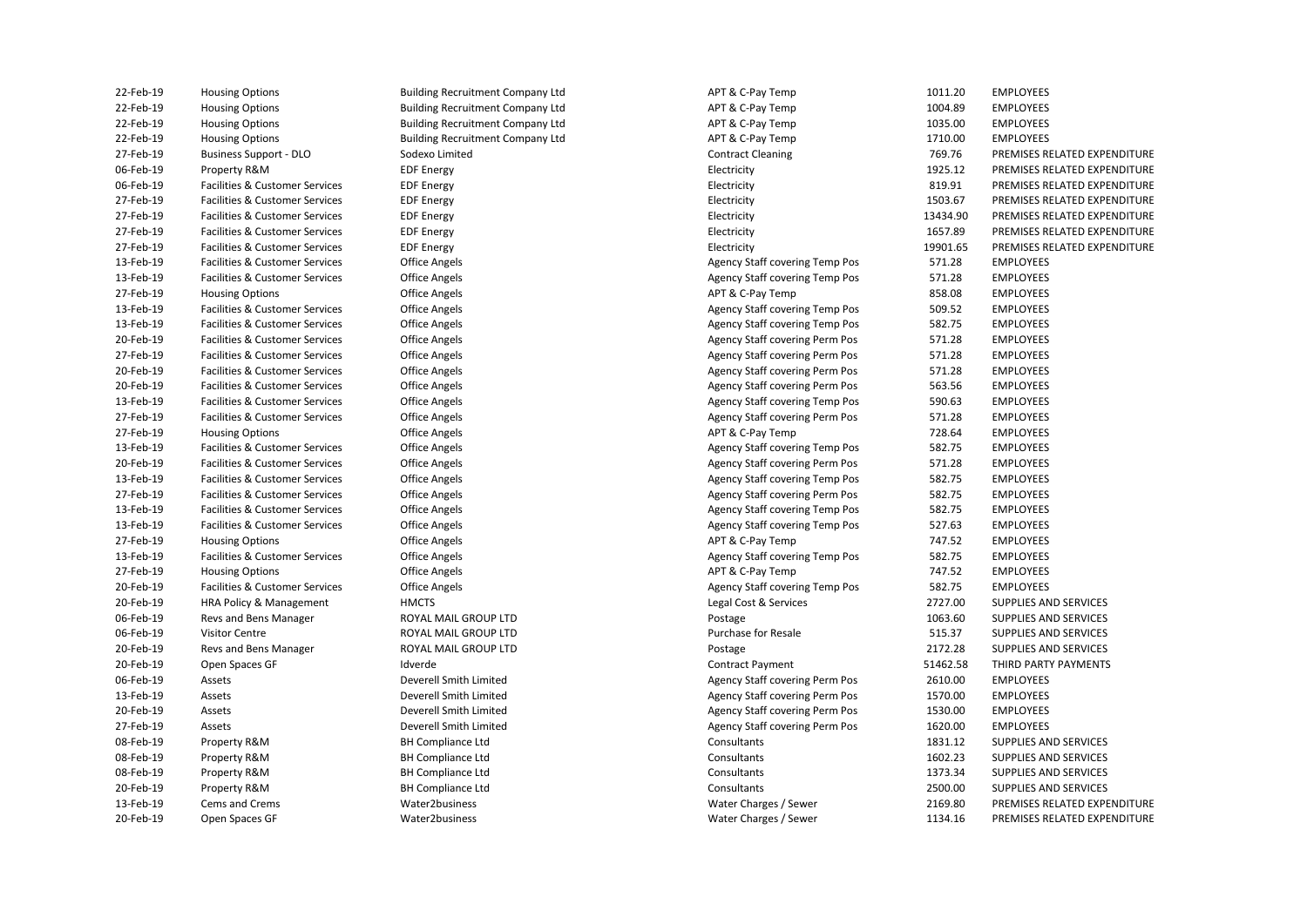| 15-Feb-19 | Capital                        | Nationwide Windows Ltd                | Refurbishment                         | 11347.88  | <b>CAPITAL</b>     |
|-----------|--------------------------------|---------------------------------------|---------------------------------------|-----------|--------------------|
| 06-Feb-19 | Capital                        | Aligned Assets Limited                | <b>IT Software</b>                    | 1700.00   | CAPITAL            |
| 06-Feb-19 | Capital                        | Aligned Assets Limited                | <b>IT Software</b>                    | 1700.00   | <b>CAPITAL</b>     |
| 15-Feb-19 | <b>Democratic Services</b>     | <b>Exchange House Business Centre</b> | Conf & Meet Exp (not catering)        | 5500.00   | <b>SUPPLIES AN</b> |
| 15-Feb-19 | Assets                         | <b>Acutance Consulting</b>            | Consultants                           | 5420.40   | <b>SUPPLIES AN</b> |
| 22-Feb-19 | Open Spaces DLO                | Protective Wear Supplies Ltd t/a PWS  | Clothing & Uniform Purchases          | 659.14    | <b>SUPPLIES AN</b> |
| 27-Feb-19 | ICT & Information              | <b>CS Solutions Ltd</b>               | Consultants                           | 6015.60   | <b>SUPPLIES AN</b> |
| 27-Feb-19 | ICT & Information              | <b>CS Solutions Ltd</b>               | Consultants                           | 1184.40   | <b>SUPPLIES AN</b> |
| 27-Feb-19 | Housing Enabling & Development | Edward Nash LLP t/a Nash Partnership  | Consultants                           | 4500.00   | <b>SUPPLIES AN</b> |
| 08-Feb-19 | Capital                        | Midas Construction Ltd.               | <b>Construction Works</b>             | 257309.84 | <b>CAPITAL</b>     |
| 08-Feb-19 | <b>Corporate Property</b>      | Premier Roofing Contractors Ltd       | <b>Bldgs - Planned Maintenance</b>    | 5167.40   | <b>PREMISES RI</b> |
| 08-Feb-19 | Assets                         | West Monkton CE Primary School        | Conf & Meet Exp (not catering)        | 762.50    | <b>SUPPLIES AN</b> |
| 27-Feb-19 | Growth Programme               | DWF LLP Client Account                | Consultants                           | 2500.00   | <b>SUPPLIES AN</b> |
| 06-Feb-19 | <b>Democratic Services</b>     | Somerset County Council Pension Fund  | YE - LG ERS Cptl Cst Erly Rtrm        | 16675.29  | <b>EMPLOYEES</b>   |
| 20-Feb-19 | <b>Democratic Services</b>     | Somerset County Council Pension Fund  | YE - LG ERS Cptl Cst Erly Rtrm        | 4685.56   | <b>EMPLOYEES</b>   |
| 20-Feb-19 | <b>Democratic Services</b>     | Somerset County Council Pension Fund  | YE - LG ERS Cptl Cst Erly Rtrm        | 52065.96  | <b>EMPLOYEES</b>   |
| 20-Feb-19 | <b>Democratic Services</b>     | Somerset County Council Pension Fund  | YE - LG ERS Cptl Cst Erly Rtrm        | 3604.18   | <b>EMPLOYEES</b>   |
| 20-Feb-19 | <b>Democratic Services</b>     | Somerset County Council Pension Fund  | YE - LG ERS Cptl Cst Erly Rtrm        | 79508.75  | <b>EMPLOYEES</b>   |
| 20-Feb-19 | <b>Democratic Services</b>     | Somerset County Council Pension Fund  | YE - LG ERS Cptl Cst Erly Rtrm        | 13500.00  | <b>EMPLOYEES</b>   |
| 20-Feb-19 | <b>Balance Sheet</b>           | Somerset County Council Pension Fund  | SCC LG Ers Fixed Monthly Charg        | 194395.00 | <b>HOLDING AO</b>  |
| 20-Feb-19 | <b>Democratic Services</b>     | Somerset County Council Pension Fund  | YE - LG ERS Cptl Cst Erly Rtrm        | 82457.76  | <b>EMPLOYEES</b>   |
| 27-Feb-19 | <b>Corporate Property</b>      | JJK Cleaning & Guttering Ltd          | <b>Building Maintenance</b>           | 1200.00   | <b>PREMISES RI</b> |
| 08-Feb-19 | Area Housing 1                 | James Andrews Recruitment Solutions   | Agency Staff covering Perm Pos        | 1150.00   | <b>EMPLOYEES</b>   |
| 08-Feb-19 | Area Housing 3                 | James Andrews Recruitment Solutions   | <b>Agency Staff covering Perm Pos</b> | 940.30    | <b>EMPLOYEES</b>   |
| 08-Feb-19 | Area Housing 2                 | James Andrews Recruitment Solutions   | Agency Staff covering Perm Pos        | 850.00    | <b>EMPLOYEES</b>   |
| 08-Feb-19 | Property R&M                   | James Andrews Recruitment Solutions   | <b>Bldgs - Responsive Maintenance</b> | 920.19    | <b>PREMISES RI</b> |
| 08-Feb-19 | <b>Housing Options</b>         | James Andrews Recruitment Solutions   | APT & C-Pay Temp                      | 1109.02   | <b>EMPLOYEES</b>   |
| 08-Feb-19 | <b>Housing Options</b>         | James Andrews Recruitment Solutions   | APT & C-Pay Temp                      | 918.75    | <b>EMPLOYEES</b>   |
| 08-Feb-19 | Area Housing 2                 | James Andrews Recruitment Solutions   | Agency Staff covering Perm Pos        | 943.50    | <b>EMPLOYEES</b>   |
| 08-Feb-19 | <b>HRA Lettings</b>            | James Andrews Recruitment Solutions   | Agency Staff covering Perm Pos        | 765.00    | <b>EMPLOYEES</b>   |
| 08-Feb-19 | <b>Housing Options</b>         | James Andrews Recruitment Solutions   | APT & C-Pay Temp                      | 925.00    | <b>EMPLOYEES</b>   |
| 08-Feb-19 | Area Housing 2                 | James Andrews Recruitment Solutions   | Agency Staff covering Perm Pos        | 674.88    | <b>EMPLOYEES</b>   |
|           |                                |                                       |                                       |           |                    |
| 08-Feb-19 | Area Housing 2                 | James Andrews Recruitment Solutions   | Agency Staff covering Perm Pos        | 730.75    | <b>EMPLOYEES</b>   |
| 08-Feb-19 | <b>Housing Options</b>         | James Andrews Recruitment Solutions   | APT & C-Pay Temp                      | 825.44    | <b>EMPLOYEES</b>   |
| 08-Feb-19 | Area Housing 2                 | James Andrews Recruitment Solutions   | Agency Staff covering Perm Pos        | 726.31    | <b>EMPLOYEES</b>   |
| 08-Feb-19 | <b>Housing Options</b>         | James Andrews Recruitment Solutions   | APT & C-Pay Temp                      | 962.00    | <b>EMPLOYEES</b>   |
| 15-Feb-19 | Area Housing 1                 | James Andrews Recruitment Solutions   | Agency Staff covering Perm Pos        | 1023.50   | <b>EMPLOYEES</b>   |
| 15-Feb-19 | Area Housing 3                 | James Andrews Recruitment Solutions   | Agency Staff covering Perm Pos        | 940.30    | <b>EMPLOYEES</b>   |
| 15-Feb-19 | Area Housing 2                 | James Andrews Recruitment Solutions   | Agency Staff covering Perm Pos        | 931.25    | <b>EMPLOYEES</b>   |
| 15-Feb-19 | Area Housing 2                 | James Andrews Recruitment Solutions   | Agency Staff covering Perm Pos        | 943.50    | <b>EMPLOYEES</b>   |
| 15-Feb-19 | Area Housing 2                 | James Andrews Recruitment Solutions   | Agency Staff covering Perm Pos        | 924.74    | <b>EMPLOYEES</b>   |
| 15-Feb-19 | Property R&M                   | James Andrews Recruitment Solutions   | <b>Bldgs - Responsive Maintenance</b> | 951.28    | <b>PREMISES RI</b> |
| 15-Feb-19 | <b>Housing Options</b>         | James Andrews Recruitment Solutions   | APT & C-Pay Temp                      | 937.20    | <b>EMPLOYEES</b>   |
| 15-Feb-19 | <b>Housing Options</b>         | James Andrews Recruitment Solutions   | APT & C-Pay Temp                      | 808.50    | <b>EMPLOYEES</b>   |
| 15-Feb-19 | <b>Housing Options</b>         | James Andrews Recruitment Solutions   | APT & C-Pay Temp                      | 962.00    | <b>EMPLOYEES</b>   |
| 15-Feb-19 | <b>Housing Options</b>         | James Andrews Recruitment Solutions   | APT & C-Pay Temp                      | 925.00    | <b>EMPLOYEES</b>   |
| 15-Feb-19 | <b>Housing Options</b>         | James Andrews Recruitment Solutions   | APT & C-Pay Temp                      | 852.24    | <b>EMPLOYEES</b>   |
| 15-Feb-19 | Area Housing 2                 | James Andrews Recruitment Solutions   | Agency Staff covering Perm Pos        | 730.75    | <b>EMPLOYEES</b>   |

 15-Feb-19 Democratic Services Exchange House Business Centre Conf & Meet Exp (not catering) 5500.00 SUPPLIES AND SERVICES Clothing & Uniform Purchases 08-Feb-19 Corporate Property **Premier Roofing Contractors Ltd** Bldgs - Planned Maintenance 5167.40 PREMISES RELATED EXPENDITURE 08-Feb-19 Assets West Monkton CE Primary School Conf & Meet Exp (not catering) 762.50 SUPPLIES AND SERVICES 06-Feb-19 Democratic Services Somerset County Council Pension Fund YE - LG ERS Cptl Cst Erly Rtrm 16675.29 EMPLOYEES 20-Feb-19 Democratic Services Somerset County Council Pension Fund YE - LG ERS Cptl Cst Erly Rtrm 4685.56 EMPLOYEES 20-Feb-19 Democratic Services Somerset County Council Pension Fund YE - LG ERS Cptl Cst Erly Rtrm 52065.96 EMPLOYEES 20-Feb-19 Democratic Services Somerset County Council Pension Fund YE - LG ERS Cptl Cst Erly Rtrm 3604.18 EMPLOYEES 20-Feb-19 Democratic Services Somerset County Council Pension Fund YE - LG ERS Cptl Cst Erly Rtrm 79508.75 EMPLOYEES 20-Feb-19 Democratic Services Somerset County Council Pension Fund YE - LG ERS Cptl Cst Erly Rtrm 13500.00 EMPLOYEES 20-Feb-19 Balance Sheet Sheet Somerset County Council Pension Fund SCC LG Ers Fixed Monthly Charg 194395.00 HOLDING ACCOUNTS 20-Feb-19 Democratic Services Somerset County Council Pension Fund YE - LG ERS Cptl Cst Erly Rtrm 82457.76 EMPLOYEES 08-Feb-19 Area Housing 1 The State of James Andrews Recruitment Solutions The Agency Staff covering Perm Pos 21150.00 EMPLOYEES 08-Feb-19 Area Housing 3 Sames Andrews Recruitment Solutions Agency Staff covering Perm Pos 30 BMPLOYEES 08-Feb-19 Property R&M James Andrews Recruitment Solutions Bldgs - Responsive Maintenance 920.19 PREMISES RELATED EXPENDITURE 08-Feb-19 Housing Options James Andrews Recruitment Solutions APT & C-Pay Temp 1109.02 EMPLOYEES 08-Feb-19 Housing Options James Andrews Recruitment Solutions APT & C-Pay Temp 918.75 EMPLOYEES 08-Feb-19 Area Housing 2 States and the Summer Solutions Agency Staff covering Perm Pos 343.50 EMPLOYEES 08-Feb-19 HRA Lettings James Andrews Recruitment Solutions Agency Staff covering Perm Pos 765.00 EMPLOYEES 08-Feb-19 Housing Options James Andrews Recruitment Solutions APT & C-Pay Temp 925.00 EMPLOYEES 08-Feb-19 Area Housing 2 States and the Summer Solutions Agency Staff covering Perm Pos 674.88 EMPLOYEES 08-Feb-19 Area Housing 2 States and the Summer Solutions Agency Staff covering Perm Pos 30.75 EMPLOYEES 08-Feb-19 Housing Options James Andrews Recruitment Solutions APT & C-Pay Temp 825.44 EMPLOYEES 08-Feb-19 Area Housing 2 States and the Summer Solutions Agency Staff covering Perm Pos 726.31 EMPLOYEES 08-Feb-19 Housing Options James Andrews Recruitment Solutions APT & C-Pay Temp 962.00 EMPLOYEES 15-Feb-19 Area Housing 1 1 1 James Andrews Recruitment Solutions Agency Staff covering Perm Pos 1023.50 EMPLOYEES 15-Feb-19 Area Housing 3 Sames Andrews Recruitment Solutions Agency Staff covering Perm Pos 340.30 EMPLOYEES 15-Feb-19 Area Housing 2 States and the Summer Solutions Agency Staff covering Perm Pos 31.25 EMPLOYEES 15-Feb-19 Area Housing 2 States and the Summer Solutions Agency Staff covering Perm Pos 343.50 EMPLOYEES 15-Feb-19 Area Housing 2 States and the Summer Solutions Agency Staff covering Perm Pos 324.74 EMPLOYEES 15-Feb-19 Property R&M James Andrews Recruitment Solutions Bldgs - Responsive Maintenance 951.28 PREMISES RELATED EXPENDITURE 15-Feb-19 Housing Options **State State Constructs Andrews Recruitment Solutions** APT & C-Pay Temp 937.20 EMPLOYEES 15-Feb-19 Housing Options **Same State Constructs Andrews Recruitment Solutions** APT & C-Pay Temp 808.50 EMPLOYEES 15-Feb-19 Housing Options James Andrews Recruitment Solutions APT & C-Pay Temp 962.00 EMPLOYEES 15-Feb-19 Housing Options **State Community Community Community** James Andrews Recruitment Solutions APT & C-Pay Temp 925.00 EMPLOYEES 15-Feb-19 Housing Options James Andrews Recruitment Solutions APT & C-Pay Temp 852.24 EMPLOYEES 15-Feb-19 Capital Nationwide Windows Ltd Refurbishment 11347.88 CAPITAL 06-Feb-19 Capital Aligned Assets Limited IT Software 1700.00 CAPITAL 06-Feb-19 Capital Aligned Assets Limited IT Software 1700.00 CAPITAL 15-Feb-19 Assets Acutance Consulting Consultants 5420.40 SUPPLIES AND SERVICES Protective Wear Supplies Ltd t/a PWS **Clothing & Uniform Purchases** 659.14 SUPPLIES AND SERVICES 27-Feb-19 ICT & Information CS Solutions Ltd Consultants 6015.60 SUPPLIES AND SERVICES 27-Feb-19 ICT & Information CS Solutions Ltd Consultants 1184.40 SUPPLIES AND SERVICES 27-Febrew 27-Febrew 2012 and Development Edward Nash LLP t/a Nash Partnership Consultants 4500.00 SUPPLIES AND SERVICES 08-Feb-19 Capital Midas Construction Ltd. Construction Works 257309.84 CAPITAL 27-Feb-19 Growth Programme DWF LLP Client Account Consultants 2500.00 SUPPLIES AND SERVICES Building Maintenance **National Cleaning Cleaning Corporate Building Maintenance** 1200.00 PREMISES RELATED EXPENDITURE Agency Staff covering Perm Pos 850.00 EMPLOYEES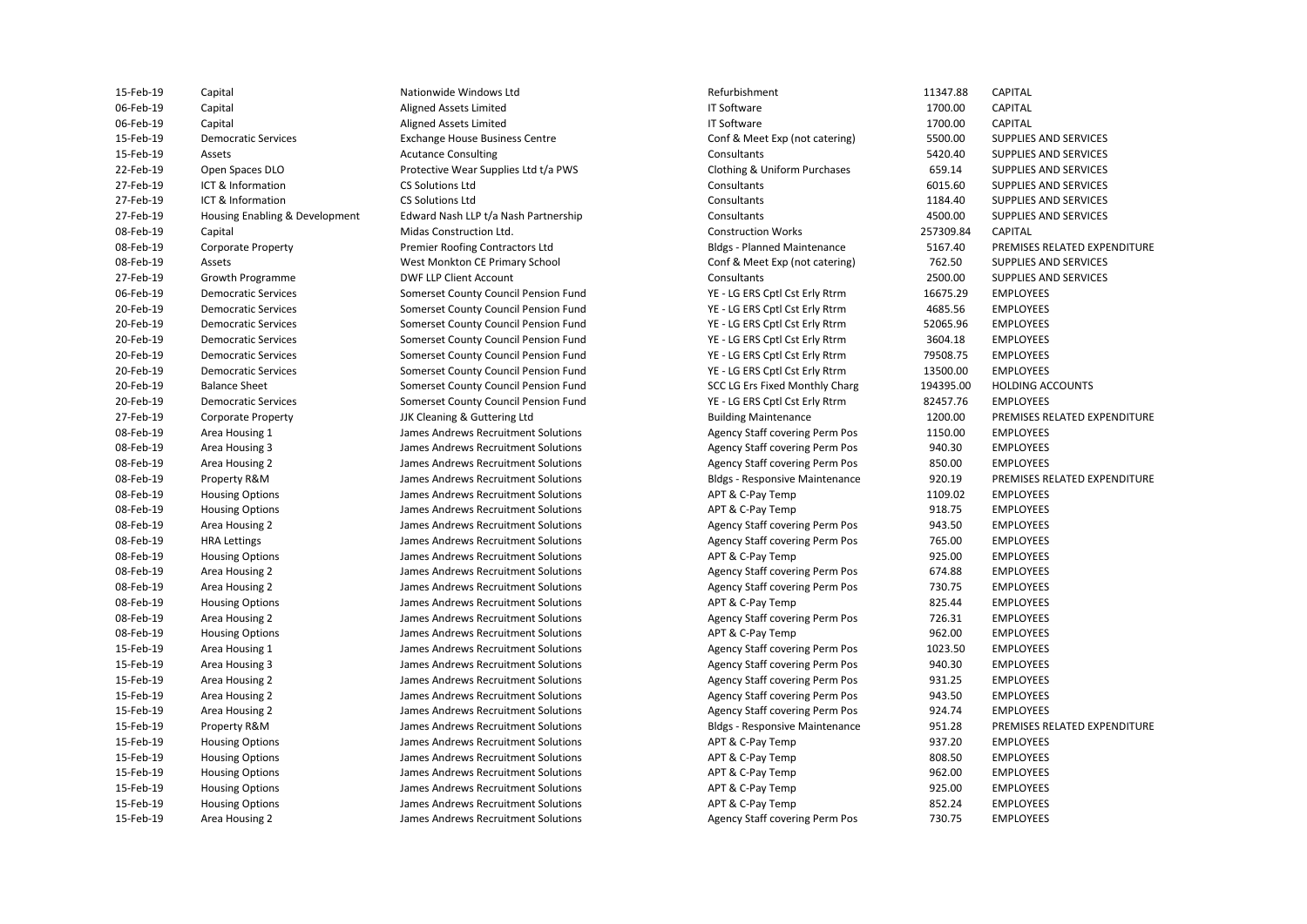| 15-Feb-19              | Area Housing 2                        | James Andrews Recruitment Solutions | Agency Staff covering Perm Pos                     | 538.08    | <b>EMPLOYEES</b>                     |
|------------------------|---------------------------------------|-------------------------------------|----------------------------------------------------|-----------|--------------------------------------|
| 15-Feb-19              | Area Housing 2                        | James Andrews Recruitment Solutions | Agency Staff covering Perm Pos                     | 726.31    | <b>EMPLOYEES</b>                     |
| 15-Feb-19              | Property R&M                          | James Andrews Recruitment Solutions | Agency Staff covering Perm Pos                     | 1105.60   | <b>EMPLOYEES</b>                     |
| 22-Feb-19              | Area Housing 1                        | James Andrews Recruitment Solutions | Agency Staff covering Perm Pos                     | 862.50    | <b>EMPLOYEES</b>                     |
| 22-Feb-19              | Area Housing 3                        | James Andrews Recruitment Solutions | <b>Agency Staff covering Perm Pos</b>              | 939.85    | <b>EMPLOYEES</b>                     |
| 22-Feb-19              | Area Housing 2                        | James Andrews Recruitment Solutions | Agency Staff covering Perm Pos                     | 943.50    | <b>EMPLOYEES</b>                     |
| 22-Feb-19              | <b>HRA Lettings</b>                   | James Andrews Recruitment Solutions | Agency Staff covering Perm Pos                     | 898.88    | <b>EMPLOYEES</b>                     |
| 22-Feb-19              | Property R&M                          | James Andrews Recruitment Solutions | <b>Agency Staff covering Perm Pos</b>              | 1119.42   | <b>EMPLOYEES</b>                     |
| 22-Feb-19              | Property R&M                          | James Andrews Recruitment Solutions | <b>Bldgs - Responsive Maintenance</b>              | 926.41    | <b>PREMISES RI</b>                   |
| 22-Feb-19              | Area Housing 2                        | James Andrews Recruitment Solutions | Agency Staff covering Perm Pos                     | 674.88    | <b>EMPLOYEES</b>                     |
| 22-Feb-19              | Area Housing 2                        | James Andrews Recruitment Solutions | <b>Agency Staff covering Perm Pos</b>              | 592.50    | <b>EMPLOYEES</b>                     |
| 22-Feb-19              | Area Housing 2                        | James Andrews Recruitment Solutions | Agency Staff covering Perm Pos                     | 726.31    | <b>EMPLOYEES</b>                     |
| 22-Feb-19              | <b>Housing Options</b>                | James Andrews Recruitment Solutions | APT & C-Pay Temp                                   | 671.66    | <b>EMPLOYEES</b>                     |
| 22-Feb-19              | <b>Housing Options</b>                | James Andrews Recruitment Solutions | APT & C-Pay Temp                                   | 869.75    | <b>EMPLOYEES</b>                     |
| 22-Feb-19              | <b>Housing Options</b>                | James Andrews Recruitment Solutions | APT & C-Pay Temp                                   | 962.00    | <b>EMPLOYEES</b>                     |
| 22-Feb-19              | <b>Housing Options</b>                | James Andrews Recruitment Solutions | APT & C-Pay Temp                                   | 931.25    | <b>EMPLOYEES</b>                     |
| 22-Feb-19              | <b>Housing Options</b>                | James Andrews Recruitment Solutions | APT & C-Pay Temp                                   | 852.24    | <b>EMPLOYEES</b>                     |
| 22-Feb-19              | Assets                                | James Andrews Recruitment Solutions | Agency Staff covering Perm Pos                     | 972.40    | <b>EMPLOYEES</b>                     |
| 20-Feb-19              | Assets                                | Lambert Smith Hampton               | Consultants                                        | 1500.00   | <b>SUPPLIES AN</b>                   |
| 15-Feb-19              | Assets                                | Lambert Smith Hampton               | Consultants                                        | 1000.00   | <b>SUPPLIES AN</b>                   |
| 27-Feb-19              | Assets                                | Lambert Smith Hampton               | <b>Publicity Promotions &amp; Advert</b>           | 710.00    | <b>SUPPLIES AN</b>                   |
| 22-Feb-19              | Regeneration & Infrastructure         | Mann Williams                       | Consultants                                        | 2700.00   | <b>SUPPLIES AN</b>                   |
| 06-Feb-19              | ICT & Information                     | Konica Minolta                      | ICT - Lease                                        | 6425.97   | <b>SUPPLIES AN</b>                   |
| 15-Feb-19              | ICT & Information                     | Konica Minolta                      | ICT - Lease                                        | 4730.57   | <b>SUPPLIES AN</b>                   |
| 27-Feb-19              | Open Spaces DLO                       | <b>BHGS Hayle</b>                   | Fees & Hired Services                              | 1510.00   | <b>SUPPLIES AN</b>                   |
| 13-Feb-19              | <b>Corporate Transformation Progr</b> | <b>Two Bald Blokes</b>              | Training - Non Qualification                       | 20707.07  | <b>EMPLOYEES</b>                     |
| 13-Feb-19              | <b>Corporate Transformation Progr</b> | <b>Two Bald Blokes</b>              | Training - Non Qualification                       | 4076.98   | <b>EMPLOYEES</b>                     |
| 06-Feb-19              | Parking & Community Safety            | Swarco Traffic Ltd                  | Contractors                                        | 520.86    | <b>SUPPLIES AN</b>                   |
| 06-Feb-19              | Capital                               | Swarco Traffic Ltd                  | <b>Construction Works</b>                          | 10075.72  | CAPITAL                              |
| 13-Feb-19              | Parking & Community Safety            | Swarco Traffic Ltd                  | Contractors                                        | 520.86    | <b>SUPPLIES AN</b>                   |
| 08-Feb-19              | Capital                               | FAAC (UK) Ltd                       | <b>Construction Works</b>                          | 166425.58 | <b>CAPITAL</b>                       |
| 06-Feb-19              | Area Planning                         | Park Avenue Recruitment             | APT & C-Pay Temp                                   | 1586.67   | <b>EMPLOYEES</b>                     |
| 08-Feb-19              |                                       | Park Avenue Recruitment             | APT & C-Pay Temp                                   | 1876.66   | <b>EMPLOYEES</b>                     |
| 08-Feb-19              | Area Planning                         |                                     |                                                    |           |                                      |
|                        | Area Planning                         | Park Avenue Recruitment             | Agency Staff covering Perm Pos<br>APT & C-Pay Temp | 943.14    | <b>EMPLOYEES</b>                     |
| 15-Feb-19<br>15-Feb-19 | Area Planning                         | Park Avenue Recruitment             |                                                    | 1483.34   | <b>EMPLOYEES</b><br><b>EMPLOYEES</b> |
| 22-Feb-19              | Area Planning                         | Park Avenue Recruitment             | Agency Staff covering Perm Pos                     | 1155.26   | <b>EMPLOYEES</b>                     |
|                        | Area Planning                         | Park Avenue Recruitment             | APT & C-Pay Temp                                   | 1946.66   |                                      |
| 06-Feb-19              | <b>Corporate Transformation Progr</b> | Continuum Connected Consulting Ltd  | Consultants                                        | 900.00    | <b>SUPPLIES AN</b>                   |
| 15-Feb-19              | <b>Corporate Transformation Progr</b> | Continuum Connected Consulting Ltd  | Consultants                                        | 751.95    | <b>SUPPLIES AN</b>                   |
| 22-Feb-19              | <b>Corporate Transformation Progr</b> | Continuum Connected Consulting Ltd  | Consultants                                        | 1800.00   | <b>SUPPLIES AN</b>                   |
| 06-Feb-19              | Capital                               | Mace Limited                        | <b>Consultants Costs</b>                           | 6635.70   | CAPITAL                              |
| 13-Feb-19              | Capital                               | Mace Limited                        | <b>Construction Works</b>                          | 12293.32  | CAPITAL                              |
| 27-Feb-19              | Capital                               | Mace Limited                        | <b>Construction Works</b>                          | 2390.00   | <b>CAPITAL</b>                       |
| 27-Feb-19              | Capital                               | Mace Limited                        | <b>Construction Works</b>                          | 12293.32  | <b>CAPITAL</b>                       |
| 27-Feb-19              | Cems and Crems                        | Vivedia Ltd                         | <b>Purchase for Resale</b>                         | 1270.00   | <b>SUPPLIES AN</b>                   |
| 13-Feb-19              | HRA Policy & Management               | Allpay Ltd                          | <b>Bank Charges</b>                                | 1570.36   | <b>SUPPLIES AN</b>                   |
| 13-Feb-19              | Revs and Bens Manager                 | Allpay Ltd                          | <b>Bank Charges</b>                                | 822.46    | <b>SUPPLIES AN</b>                   |
| $06-Feh-19$            | Business Sunnort - DIO                | hetimil AMX                         | <b>ICT - Hardware</b>                              | 1283 10   | SUPPLIES AN                          |

15-Feb-19 Area Housing 2 **State 3 James Andrews Recruitment Solutions** Agency Staff covering Perm Pos 726.31 EMPLOYEES 15-Feb-19 Property R&M James Andrews Recruitment Solutions Agency Staff covering Perm Pos 1105.60 EMPLOYEES 22-Feb-19 Area Housing 1 The State of Mercuitment Solutions Carea Agency Staff covering Perm Pos 862.50 EMPLOYEES 22-Feb-19 Area Housing 3 Sames Andrews Recruitment Solutions Agency Staff covering Perm Pos 399.85 EMPLOYEES 22-Feb-19 Area Housing 2 **James Andrews Recruitment Solutions** Agency Staff covering Perm Pos 943.50 EMPLOYEES 22-Feb-19 HRA Lettings James Andrews Recruitment Solutions Agency Staff covering Perm Pos 898.88 EMPLOYEES 22-Feb-19 Property R&M James Andrews Recruitment Solutions Agency Staff covering Perm Pos 1119.42 EMPLOYEES 22-Feb-19 Property R&M James Andrews Recruitment Solutions Bldgs - Responsive Maintenance 926.41 PREMISES RELATED EXPENDITURE 22-Feb-19 Area Housing 2 **James Andrews Recruitment Solutions** Agency Staff covering Perm Pos 674.88 EMPLOYEES 22-Feb-19 Area Housing 2 **Matter States Andrews Recruitment Solutions** Agency Staff covering Perm Pos 592.50 EMPLOYEES 22-Feb-19 Area Housing 2 **James Andrews Recruitment Solutions** Agency Staff covering Perm Pos 726.31 EMPLOYEES 22-Feb-19 Housing Options James Andrews Recruitment Solutions APT & C-Pay Temp 671.66 EMPLOYEES 22-Feb-19 Housing Options James Andrews Recruitment Solutions APT & C-Pay Temp 869.75 EMPLOYEES 22-Feb-19 Housing Options **State State Constructs Andrews Recruitment Solutions** APT & C-Pay Temp 962.00 EMPLOYEES 22-Feb-19 Housing Options James Andrews Recruitment Solutions APT & C-Pay Temp 931.25 EMPLOYEES 22-Feb-19 Housing Options James Andrews Recruitment Solutions APT & C-Pay Temp 852.24 EMPLOYEES 22-Feb-19 Assets James Andrews Recruitment Solutions Agency Staff covering Perm Pos 972.40 EMPLOYEES 27-Feb-19 Assets Lambert Smith Hampton Publicity Promotions & Advert 710.00 SUPPLIES AND SERVICES ICT - Lease  $IT - L$ 13-Feb-19 Corporate Transformation Progr Two Bald Blokes Training - Non Qualification 20707.07 EMPLOYEES 13-Feb-19 Corporate Transformation Progr Two Bald Blokes Training - Non Qualification 4076.98 EMPLOYEES APT & C-Pay Temp APT & C-Pay Temp 08-Feb-19 Area Planning **Park Avenue Recruitment** Agency Staff covering Perm Pos 943.14 EMPLOYEES APT & C-Pay Temp 15-Feb-19 Area Planning **Park Avenue Recruitment** Agency Staff covering Perm Pos 1155.26 EMPLOYEES APT & C-Pay Temp 20-Feb-19 Assets Lambert Smith Hampton Consultants 1500.00 SUPPLIES AND SERVICES 15-Feb-19 Assets Lambert Smith Hampton Consultants 1000.00 SUPPLIES AND SERVICES 22-Feb-19 Regeneration & Infrastructure Mann Williams Consultants 2700.00 SUPPLIES AND SERVICES 06-Feb-19 ICT & Information Konica Minolta ICT - Lease 6425.97 SUPPLIES AND SERVICES 15-Feb-19 ICT & Information **ICT & Information** Konica Minolta **ICT - Lease** ICT - Lease 4730.57 SUPPLIES AND SERVICES 27-Feb-19 Open Spaces DLO BHGS Hayle Fees & Hired Services 1510.00 SUPPLIES AND SERVICES 06-Feb-19 Parking & Community Safety Swarco Traffic Ltd Structure Structure of Contractors 520.86 SUPPLIES AND SERVICES 06-Feb-19 Capital Swarco Traffic Ltd Construction Works 10075.72 CAPITAL 13-Feb-19 Parking & Community Safety Swarco Traffic Ltd Superintent Contractors Contractors 520.86 SUPPLIES AND SERVICES 08-Feb-19 Capital FAAC (UK) Ltd Construction Works 166425.58 CAPITAL Park Avenue Recruitment Theorem 2006 Area Planning APT & C-Pay Temp 1586.67 EMPLOYEES 08-Feb-19 Area Planning **Park Avenue Recruitment** APT & C-Pay Temp 1876.66 EMPLOYEES Park Avenue Recruitment Theory Area Planning Park Avenue Recruitment APT & C-Pay Temp 1483.34 EMPLOYEES 22-Feb-19 Area Planning **Park Avenue Recruitment** APT & C-Pay Temp 1946.66 EMPLOYEES Continuum Connected Consulting Ltd **Consultants** Consultants **Consultants** 900.00 SUPPLIES AND SERVICES 15-Feb-19 Corporate Transformation Progr Continuum Connected Consulting Ltd Consultants 751.95 SUPPLIES AND SERVICES 22-Feb-19 Corporate Transformation Progr Continuum Connected Consulting Ltd Consultants 1800.00 SUPPLIES AND SERVICES 06-Feb-19 Capital Capital Consultants Costs Consultants Costs 6635.70 CAPITAL 13-Feb-19 Capital Capital Construction Mace Limited Construction Works 212293.32 CAPITAL 27-Feb-19 Capital Mace Limited Construction Works 2390.00 CAPITAL 27-Feb-19 Capital Capital Mace Limited Construction Works Construction Works 2293.32 CAPITAL 27-Feb-19 Cems and Crems Vivedia Ltd Purchase for Resale 1270.00 SUPPLIES AND SERVICES 13-Feb-19 HRA Policy & Management Allpay Ltd Bank Charges 1570.36 SUPPLIES AND SERVICES 13-Feb-19 Revs and Bens Manager Allpay Ltd Bank Charges 822.46 SUPPLIES AND SERVICES 06-Feb-19 Business Support - DLO XMA Limited ICT - Hardware 1283.10 SUPPLIES AND SERVICES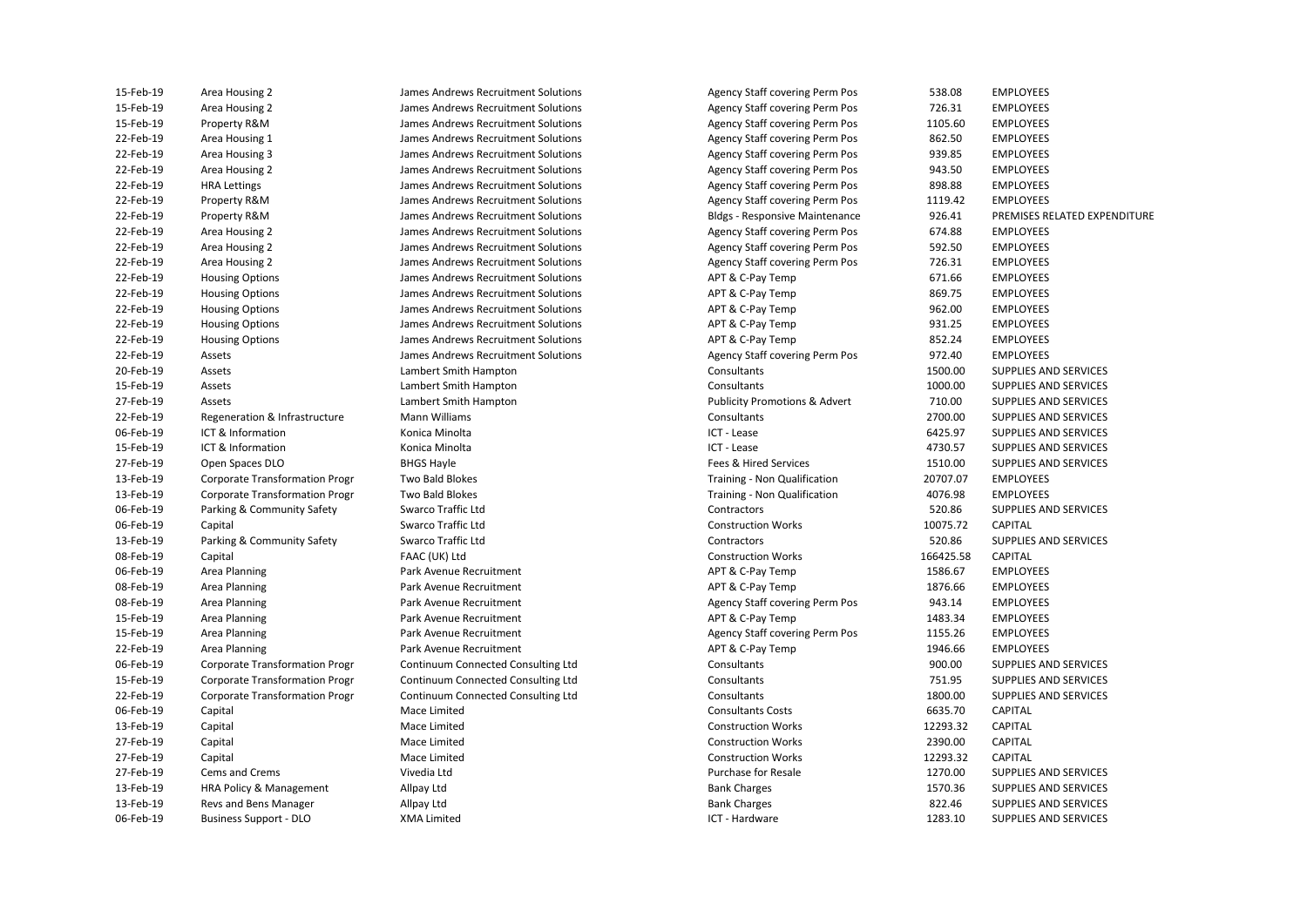| 13-Feb-19 | Capital                               | <b>XMA Limited</b>              | <b>IT Equipment Purchases</b>         | 993.07  | <b>CAPITAL</b>               |
|-----------|---------------------------------------|---------------------------------|---------------------------------------|---------|------------------------------|
| 15-Feb-19 | <b>Business Support - DLO</b>         | <b>XMA Limited</b>              | ICT - Hardware                        | 1785.00 | SUPPLIES AND SERVICES        |
| 15-Feb-19 | <b>Business Support - DLO</b>         | <b>XMA Limited</b>              | ICT - Hardware                        | 7343.60 | SUPPLIES AND SERVICES        |
| 22-Feb-19 | ICT & Information                     | <b>XMA Limited</b>              | ICT - Hardware                        | 811.48  | SUPPLIES AND SERVICES        |
| 27-Feb-19 | ICT & Information                     | <b>XMA Limited</b>              | ICT - Lease                           | 2850.00 | SUPPLIES AND SERVICES        |
| 20-Feb-19 | Housing Enabling & Development        | Context4D                       | Fees & Hired Services                 | 651.30  | SUPPLIES AND SERVICES        |
| 13-Feb-19 | HRA Policy & Management               | Wellington Counselling CIC      | Fees & Hired Services                 | 6000.00 | SUPPLIES AND SERVICES        |
| 13-Feb-19 | <b>Corporate Transformation Progr</b> | North Somerset Council          | Consultants                           | 2933.55 | SUPPLIES AND SERVICES        |
| 13-Feb-19 | <b>Corporate Transformation Progr</b> | North Somerset Council          | Consultants                           | 577.58  | SUPPLIES AND SERVICES        |
| 06-Feb-19 | Facilities & Customer Services        | Red Berry Recruitment           | <b>Agency Staff covering Temp Pos</b> | 792.45  | <b>EMPLOYEES</b>             |
| 06-Feb-19 | Area Planning                         | G2V Recruitment Group           | Agency Staff covering Perm Pos        | 560.00  | <b>EMPLOYEES</b>             |
| 06-Feb-19 | Area Planning                         | <b>G2V Recruitment Group</b>    | Agency Staff covering Perm Pos        | 800.00  | <b>EMPLOYEES</b>             |
| 08-Feb-19 | Area Planning                         | <b>G2V Recruitment Group</b>    | <b>Agency Staff covering Perm Pos</b> | 940.00  | <b>EMPLOYEES</b>             |
| 08-Feb-19 | Area Planning                         | <b>G2V Recruitment Group</b>    | Agency Staff covering Perm Pos        | 800.00  | <b>EMPLOYEES</b>             |
| 20-Feb-19 | Area Planning                         | <b>G2V Recruitment Group</b>    | <b>Agency Staff covering Perm Pos</b> | 800.00  | <b>EMPLOYEES</b>             |
| 20-Feb-19 | Area Planning                         | <b>G2V Recruitment Group</b>    | Agency Staff covering Perm Pos        | 910.00  | <b>EMPLOYEES</b>             |
| 22-Feb-19 | Area Planning                         | <b>G2V Recruitment Group</b>    | Agency Staff covering Perm Pos        | 800.00  | <b>EMPLOYEES</b>             |
| 22-Feb-19 | Health & Safety                       | <b>G2V Recruitment Group</b>    | <b>Agency Staff covering Temp Pos</b> | 2820.60 | <b>EMPLOYEES</b>             |
| 22-Feb-19 | Area Planning                         | <b>G2V Recruitment Group</b>    | Agency Staff covering Perm Pos        | 805.00  | <b>EMPLOYEES</b>             |
| 06-Feb-19 | Area Planning                         | Inermis Environmental Solutions | Consultants                           | 5910.05 | SUPPLIES AND SERVICES        |
| 08-Feb-19 | Property Investments                  | <b>Gully Howard Technical</b>   | Bldgs - Asbestos                      | 2044.00 | PREMISES RELATED EXPENDITURE |
| 27-Feb-19 | Property Investments                  | <b>Gully Howard Technical</b>   | Bldgs - Asbestos                      | 5870.00 | PREMISES RELATED EXPENDITURE |
| 06-Feb-19 | Property Investments                  | Randstad CPE                    | Bldgs - Asbestos                      | 574.98  | PREMISES RELATED EXPENDITURE |
| 13-Feb-19 | Property Investments                  | Randstad CPE                    | Bldgs - Asbestos                      | 637.14  | PREMISES RELATED EXPENDITURE |
| 06-Feb-19 | Area Planning                         | Iceni Projects Limited          | Consultants                           | 6760.00 | SUPPLIES AND SERVICES        |
| 06-Feb-19 | Area Planning                         | Iceni Projects Limited          | Consultants                           | 1979.45 | SUPPLIES AND SERVICES        |
| 27-Feb-19 | Open Spaces DLO                       | National Polytunnels Ltd        | Fees & Hired Services                 | 573.97  | SUPPLIES AND SERVICES        |
| 15-Feb-19 | <b>Democratic Services</b>            | <b>Brees Media</b>              | Training - Non Qualification          | 1200.00 | <b>EMPLOYEES</b>             |
| 13-Feb-19 | Housing Enabling & Development        | Cole Easdon Consultants Ltd     | Consultants                           | 550.00  | SUPPLIES AND SERVICES        |
| 27-Feb-19 | Property R&M                          | <b>ADS Engineering</b>          | <b>Bldgs - Responsive Maintenance</b> | 5327.84 | PREMISES RELATED EXPENDITURE |
| 13-Feb-19 | HR&OD                                 | Indeed Ireland Operations Ltd   | Advertising for Staff Vacancie        | 1800.00 | <b>EMPLOYEES</b>             |
| 13-Feb-19 | <b>HR &amp; OD</b>                    | Indeed Ireland Operations Ltd   | Advertising for Staff Vacancie        | 3200.00 | <b>EMPLOYEES</b>             |
| 06-Feb-19 | <b>Housing Options</b>                | Westport Farm Cottages LLP      | Bed & Breakfast                       | 790.02  | THIRD PARTY PAYMENTS         |
| 15-Feb-19 | ICT & Information                     | LogMeIn Technologies Ltd        | ICT - Corporate Systems               | 594.00  | SUPPLIES AND SERVICES        |
| 27-Feb-19 | Assets                                | Countrywide Estate Agents       | Fees & Hired Services                 | 1200.00 | SUPPLIES AND SERVICES        |
| 27-Feb-19 | Finance                               | Mishcon de Reya                 | Legal Cost & Services                 | 1349.34 | SUPPLIES AND SERVICES        |
| 06-Feb-19 | <b>Balance Sheet</b>                  | <b>Electric Center</b>          | Inventory                             | 583.37  | <b>CURRENT ASSETS</b>        |
| 13-Feb-19 | <b>Balance Sheet</b>                  | <b>Electric Center</b>          | Inventory                             | 1095.06 | <b>CURRENT ASSETS</b>        |
| 06-Feb-19 | <b>Balance Sheet</b>                  | <b>Electric Center</b>          | Inventory                             | 2208.62 | <b>CURRENT ASSETS</b>        |
| 20-Feb-19 | <b>Balance Sheet</b>                  | <b>Electric Center</b>          | Inventory                             | 1079.87 | <b>CURRENT ASSETS</b>        |
| 22-Feb-19 | Property R&M                          | G & L Consultancy Ltd           | Training - Non Qualification          | 650.00  | <b>EMPLOYEES</b>             |
| 27-Feb-19 | Property R&M                          | G & L Consultancy Ltd           | Training - Non Qualification          | 895.00  | <b>EMPLOYEES</b>             |
| 27-Feb-19 | Cems and Crems                        | Initial Washroom Hygiene        | Equipment - Purchases                 | 802.26  | SUPPLIES AND SERVICES        |
| 20-Feb-19 | <b>Corporate Property</b>             | <b>WALFORD SECURITY LIMITED</b> | Contractors                           | 660.00  | SUPPLIES AND SERVICES        |
| 20-Feb-19 | Property R&M                          | WEAVO (FENCING) PRODUCTS LTD    | <b>Bldgs - Responsive Maintenance</b> | 600.00  | PREMISES RELATED EXPENDITURE |
| 06-Feb-19 | Capital                               | AIRTECH ENVIRONMENTAL SYSTEMS   | Refurbishment                         | 598.88  | <b>CAPITAL</b>               |
| 06-Feb-19 | Capital                               | AIRTECH ENVIRONMENTAL SYSTEMS   | Refurbishment                         | 598.88  | CAPITAL                      |
| 06-Feb-19 | Capital                               | AIRTECH ENVIRONMENTAL SYSTEMS   | Refurbishment                         | 584.37  | <b>CAPITAL</b>               |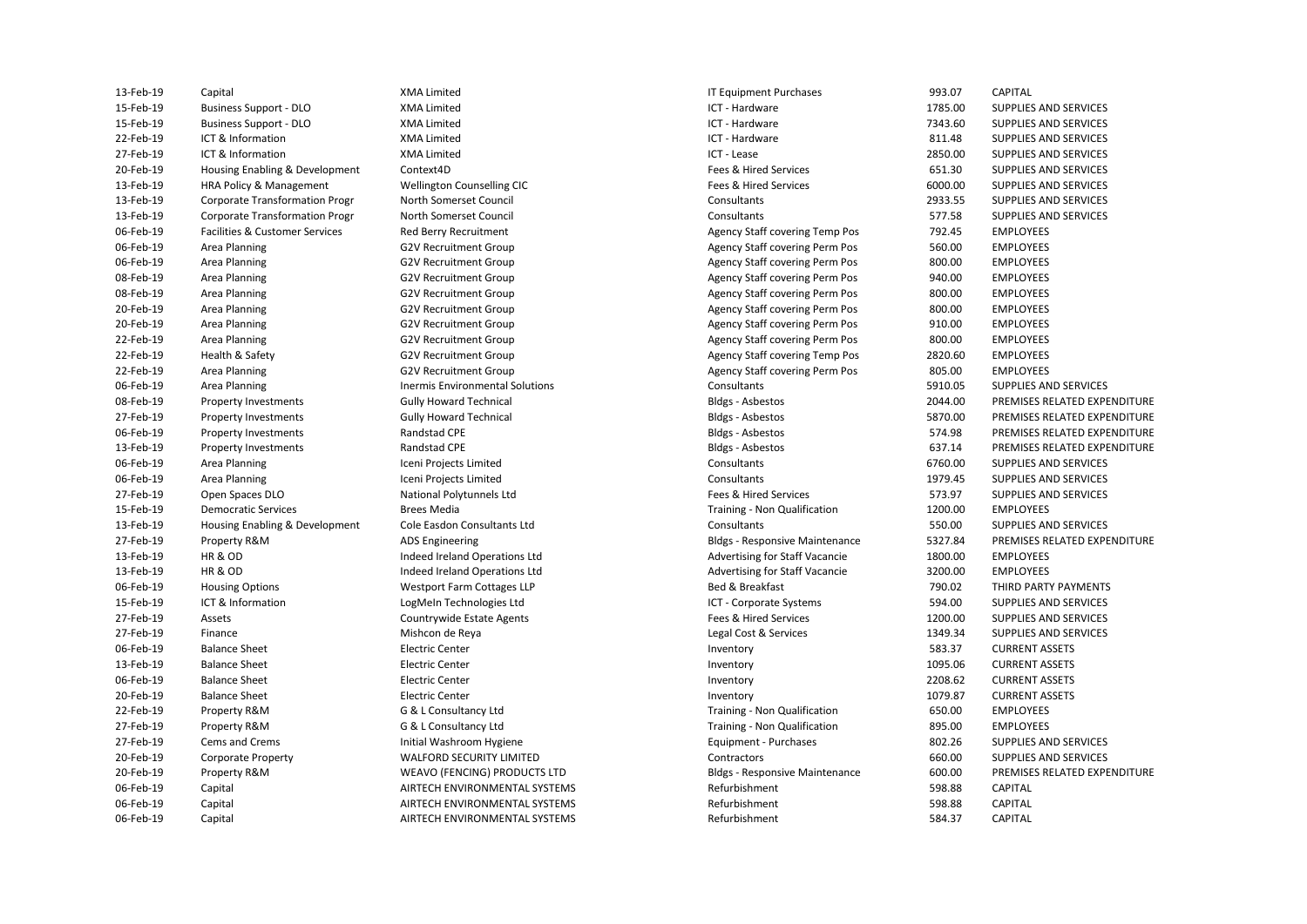| Capital                        | AIRTECH ENVIRONMENTAL SYSTEMS      | Refurbishment                         | 598.88   | <b>CAPITAL</b>               |
|--------------------------------|------------------------------------|---------------------------------------|----------|------------------------------|
| Capital                        | AIRTECH ENVIRONMENTAL SYSTEMS      | Refurbishment                         | 599.82   | CAPITAL                      |
| Capital                        | AIRTECH ENVIRONMENTAL SYSTEMS      | Refurbishment                         | 577.88   | <b>CAPITAL</b>               |
| Capital                        | AIRTECH ENVIRONMENTAL SYSTEMS      | Refurbishment                         | 684.56   | CAPITAL                      |
|                                | AIRTECH ENVIRONMENTAL SYSTEMS      | Refurbishment                         | 605.09   | <b>CAPITAL</b>               |
| Capital                        | AIRTECH ENVIRONMENTAL SYSTEMS      | Refurbishment                         | 598.88   | CAPITAL                      |
|                                | AIRTECH ENVIRONMENTAL SYSTEMS      | Refurbishment                         | 577.88   | <b>CAPITAL</b>               |
| Capital                        | AIRTECH ENVIRONMENTAL SYSTEMS      | Refurbishment                         | 577.88   | <b>CAPITAL</b>               |
| Capital                        | AIRTECH ENVIRONMENTAL SYSTEMS      | Refurbishment                         | 577.88   | CAPITAL                      |
| Capital                        | AIRTECH ENVIRONMENTAL SYSTEMS      | Refurbishment                         | 577.88   | CAPITAL                      |
| Assets                         | <b>HAYS Specialist Recruitment</b> | Agency Staff covering Perm Pos        | 988.23   | <b>EMPLOYEES</b>             |
| Assets                         | <b>HAYS Specialist Recruitment</b> | Agency Staff covering Perm Pos        | 1647.05  | <b>EMPLOYEES</b>             |
| Assets                         | <b>HAYS Specialist Recruitment</b> | Agency Staff covering Perm Pos        | 2250.95  | <b>EMPLOYEES</b>             |
| Assets                         | <b>HAYS Specialist Recruitment</b> | Agency Staff covering Perm Pos        | 675.29   | <b>EMPLOYEES</b>             |
| Assets                         | <b>HAYS Specialist Recruitment</b> | Agency Staff covering Perm Pos        | 1800.76  | <b>EMPLOYEES</b>             |
| Housing Enabling & Development | <b>HAYS Specialist Recruitment</b> | Agency Staff covering Perm Pos        | 942.42   | <b>EMPLOYEES</b>             |
| Assets                         | <b>HAYS Specialist Recruitment</b> | <b>Agency Staff covering Temp Pos</b> | 1511.87  | <b>EMPLOYEES</b>             |
| Assets                         | <b>HAYS Specialist Recruitment</b> | Agency Staff covering Temp Pos        | 1007.91  | <b>EMPLOYEES</b>             |
| HR & OD                        | <b>HAYS Specialist Recruitment</b> | Agency Staff covering Perm Pos        | 557.67   | <b>EMPLOYEES</b>             |
| HR & OD                        | <b>HAYS Specialist Recruitment</b> | Agency Staff covering Perm Pos        | 929.45   | <b>EMPLOYEES</b>             |
| Growth Programme               | <b>HAYS Specialist Recruitment</b> | Agency Staff covering Temp Pos        | 688.81   | <b>EMPLOYEES</b>             |
| Growth Programme               | <b>HAYS Specialist Recruitment</b> | Agency Staff covering Temp Pos        | 945.44   | <b>EMPLOYEES</b>             |
| <b>Property Investments</b>    | <b>HAYS Specialist Recruitment</b> | Agency Staff covering Temp Pos        | 659.94   | <b>EMPLOYEES</b>             |
| Procurement                    | <b>HAYS Specialist Recruitment</b> | Agency Staff covering Perm Pos        | 813.13   | <b>EMPLOYEES</b>             |
| Procurement                    | <b>HAYS Specialist Recruitment</b> | Agency Staff covering Perm Pos        | 897.39   | <b>EMPLOYEES</b>             |
| Property Investments           | <b>HAYS Specialist Recruitment</b> | <b>Agency Staff covering Temp Pos</b> | 1099.90  | <b>EMPLOYEES</b>             |
| Growth Programme               | <b>HAYS Specialist Recruitment</b> | <b>Agency Staff covering Temp Pos</b> | 2025.90  | <b>EMPLOYEES</b>             |
| Growth Programme               | <b>HAYS Specialist Recruitment</b> | Agency Staff covering Temp Pos        | 945.44   | <b>EMPLOYEES</b>             |
| Assets                         | <b>HAYS Specialist Recruitment</b> | Agency Staff covering Perm Pos        | 1647.05  | <b>EMPLOYEES</b>             |
| Assets                         | <b>HAYS Specialist Recruitment</b> | Agency Staff covering Perm Pos        | 2250.95  | <b>EMPLOYEES</b>             |
| Assets                         | <b>HAYS Specialist Recruitment</b> | Agency Staff covering Perm Pos        | 1800.76  | <b>EMPLOYEES</b>             |
| <b>Property Investments</b>    | <b>HAYS Specialist Recruitment</b> | Agency Staff covering Temp Pos        | 1099.90  | <b>EMPLOYEES</b>             |
| Assets                         | <b>HAYS Specialist Recruitment</b> | Agency Staff covering Perm Pos        | 1647.05  | <b>EMPLOYEES</b>             |
| Open Spaces DLO                | LUBBE & SONS (BULBS) LTD           | <b>Bldgs - Responsive Maintenance</b> | 1123.20  | PREMISES RELATED EXPENDITURE |
| Property R&M                   | Plumbase                           | <b>Bldgs - Responsive Maintenance</b> | 670.06   | PREMISES RELATED EXPENDITURE |
| <b>Balance Sheet</b>           | Plumbase                           | Inventory                             | 862.09   | <b>CURRENT ASSETS</b>        |
| Property R&M                   | Plumbase                           | <b>Bldgs - Responsive Maintenance</b> | 1127.72  | PREMISES RELATED EXPENDITURE |
| <b>Balance Sheet</b>           | Plumbase                           | Inventory                             | 1026.54  | <b>CURRENT ASSETS</b>        |
| Property R&M                   | Plumbase                           | <b>Bldgs - Responsive Maintenance</b> | 628.77   | PREMISES RELATED EXPENDITURE |
| <b>Balance Sheet</b>           | Plumbase                           | Inventory                             | 1107.82  | <b>CURRENT ASSETS</b>        |
| <b>Balance Sheet</b>           | Plumbase                           | Inventory                             | 621.00   | <b>CURRENT ASSETS</b>        |
| <b>Balance Sheet</b>           | Plumbase                           | Inventory                             | 1077.66  | <b>CURRENT ASSETS</b>        |
| <b>Balance Sheet</b>           | Plumbase                           | Inventory                             | 579.70   | <b>CURRENT ASSETS</b>        |
| Property R&M                   | Plumbase                           | <b>Bldgs - Planned Maintenance</b>    | 746.01   | PREMISES RELATED EXPENDITURE |
| <b>Balance Sheet</b>           | Plumbase                           | Inventory                             | 591.90   | <b>CURRENT ASSETS</b>        |
| Growth Programme               | <b>Environment Agency</b>          | Fees & Hired Services                 | 25355.23 | SUPPLIES AND SERVICES        |
| Growth Programme               | <b>Environment Agency</b>          | Fees & Hired Services                 | 12815.48 | SUPPLIES AND SERVICES        |
| <b>Balance Sheet</b>           | RITHERDON & CO.LIMITED             | Inventory                             | 519.38   | <b>CURRENT ASSETS</b>        |
|                                | Capital<br>Capital                 |                                       |          |                              |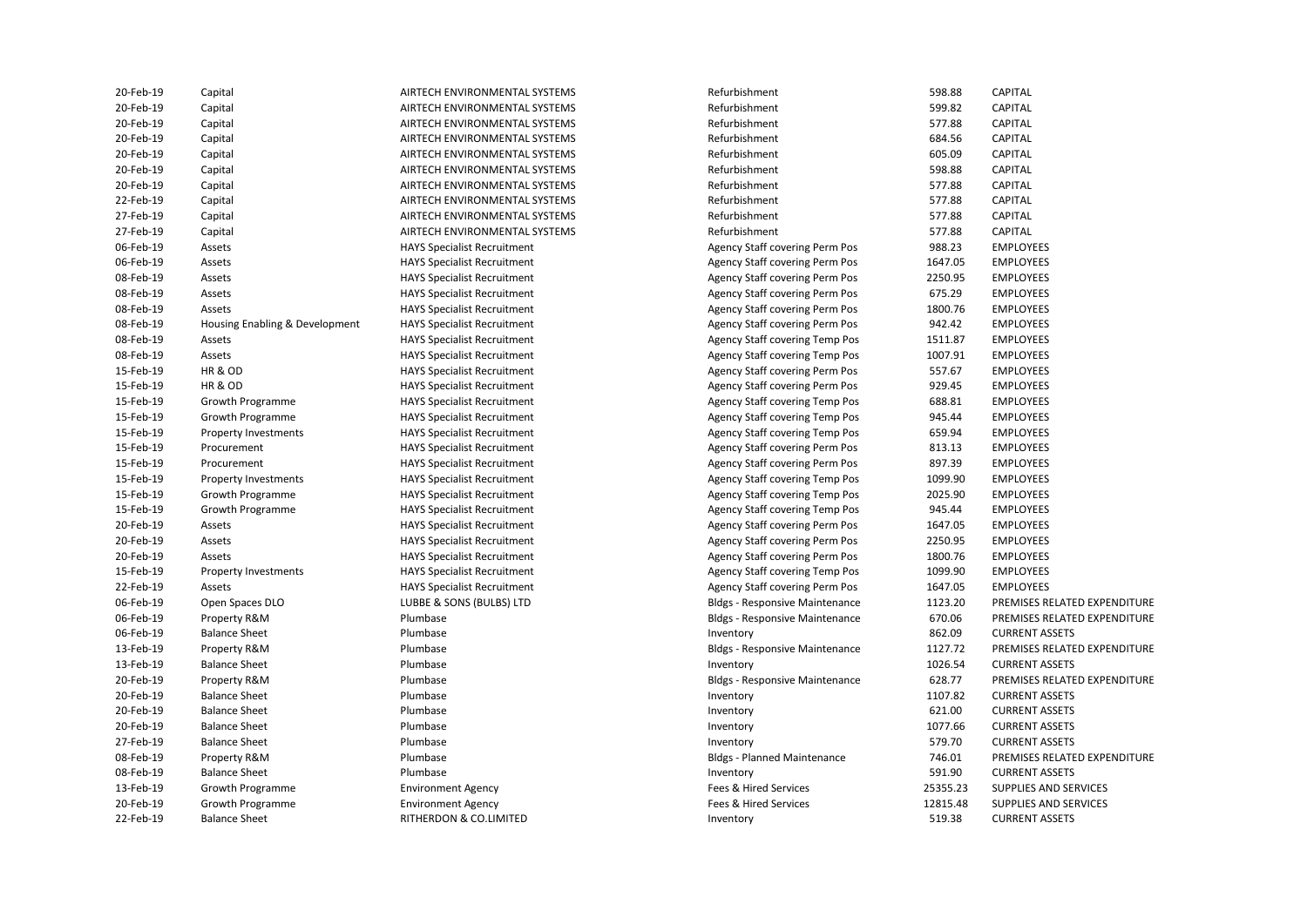| 13-Feb-19   | <b>Visitor Centre</b>                     |
|-------------|-------------------------------------------|
| 27-Feb-19   | ICT & Information                         |
| 06-Feb-19   | Open Spaces DLO                           |
| 15-Feb-19   | Revs and Bens Manager                     |
| 06-Feb-19   | Revs and Bens Manager                     |
| 06-Feb-19   | Revs and Bens Manager                     |
| 06-Feb-19   | Revs and Bens Manager                     |
| 06-Feb-19   | Revs and Bens Manager                     |
| 15-Feb-19   | Revs and Bens Manager                     |
| 15-Feb-19   | Revs and Bens Manager                     |
| 20-Feb-19   | Revs and Bens Manager                     |
| 20-Feb-19   | Revs and Bens Manager                     |
| 27-Feb-19   | Revs and Bens Manager                     |
| 06-Feb-19   | Open Spaces DLO                           |
| 06-Feb-19   | Deane Helpline                            |
| 06-Feb-19   | <b>Corporate Transformation Progr</b>     |
| 06-Feb-19   | <b>Corporate Transformation Progr</b>     |
| 13-Feb-19   | Legal                                     |
| 13-Feb-19   | Legal                                     |
| 20-Feb-19   | Legal                                     |
| 20-Feb-19   | Legal                                     |
| 22-Feb-19   | Legal                                     |
| 22-Feb-19   | Corporate Transformation Progr            |
| 22-Feb-19   | <b>Corporate Transformation Progr</b>     |
| 15-Feb-19   | Cems and Crems                            |
| 27-Feb-19   | <b>Facilities &amp; Customer Services</b> |
| 06-Feb-19   | <b>Cems and Crems</b>                     |
| 13-Feb-19   | <b>Balance Sheet</b>                      |
| 20-Feb-19   | <b>Balance Sheet</b>                      |
| 27-Feb-19   | <b>Balance Sheet</b>                      |
| 27-Feb-19   | <b>Balance Sheet</b>                      |
| 20-Feb-19   | <b>Balance Sheet</b>                      |
| 20-Feb-19   | <b>Balance Sheet</b>                      |
| 20-Feb-19   | Revs and Bens Manager                     |
| 06-Feb-19   | Property R&M                              |
| 06-Feb-19   | <b>Business Development</b>               |
| 13-Feb-19   | Assets                                    |
| 13-Feb-19   | Assets                                    |
| 13-Feb-19   | Open Spaces GF                            |
| 27-Feb-19   | Capital                                   |
| 13-Feb-19   | <b>Housing Options</b>                    |
| 20-Feb-19   | <b>Housing Options</b>                    |
| 27-Feb-19   | HR & OD                                   |
| 27-Feb-19   | HR & OD                                   |
| 20-Feb-19   | Corporate Transformation Progr            |
| 20-Feb-19   | <b>Corporate Transformation Progr</b>     |
| 08-Feb-19   | Property R&M                              |
| $13-Feh-19$ | Pronerty R&M                              |

National Express Ltd Objective Keystone Ltd MENDIP DISTRICT COUNCIL MENDIP DISTRICT COUNCIL **MENDIP DISTRICT COUNCIL** MENDIP DISTRICT COUNCIL MENDIP DISTRICT COUNCIL **MENDIP DISTRICT COUNCIL** MENDIP DISTRICT COUNCIL MENDIP DISTRICT COUNCIL COOMBER SECURITY SYSTEMS LTD CORONA ENFRGY RETAIL 4 LTD **TAKE ART LTD** WELLINGTON TOWN COUNCIL AIS CONTRACT CLEANERS LTD

AIS CONTRACT CLEANERS LTD

20-Feb-19 Legal Legal MENDIP DISTRICT COUNCIL COUNCIL Other Local Authorities 23713.47 THIRD PARTY PAYMENTS 27-Feb-19 Facilities & Customer Services COOMBER SECURITY SYSTEMS LTD Bldgs - Planned Maintenance 1515.00 PREMISES RELATED EXPENDITURE **Bldgs - Responsive Maintenance**  27-Feb-19 HR & OD Rob North Training - Non Qualification 6750.98 EMPLOYEES 27-Feb-19 HR & OD Rob North Training - Non Qualification 1334.02 EMPLOYEES 13-Feb-19 Visitor Centre National Express Ltd Chronic Center According Purchase for Resale 3916.75 SUPPLIES AND SERVICES 27-Feb-19 ICT & Information Objective Keystone Ltd ICT - Business Systems 7577.30 SUPPLIES AND SERVICES 06-Feb-19 Open Spaces DLO W.H.HENDY & SONS LTD Fees & Hired Services 1197.00 SUPPLIES AND SERVICES 15-Feb-19 Revs and Bens Manager **EDENBROWN** EDENBROWN APT & C-Pay Temp 1040.00 EMPLOYEES EDENBROWN **EDENBROWN EDENBROWN EDENBROWN EMPLOYEES BENS MANAGER Agency Staff covering Perm Pos** 980.00 **EMPLOYEES** 06-Feb-19 Revs and Bens Manager **EDENBROWN** EDENBROWN APT & C-Pay Temp 1040.00 EMPLOYEES 06-Feb-19 Revs and Bens Manager EDENBROWN APT & C-Pay Temp 740.00 EMPLOYEES 06-Feb-19 Revs and Bens Manager EDENBROWN APT & C-Pay Temp 740.00 EMPLOYEES 15-Feb-19 Revs and Bens Manager **EDENBROWN** EDENBROWN APT & C-Pay Temp 1100.00 EMPLOYEES 15-Feb-19 Revs and Bens Manager EDENBROWN Agency Staff covering Perm Pos 980.00 EMPLOYEES 20-Feb-19 Revs and Bens Manager **EDENBROWN** EDENBROWN APT & C-Pay Temp 1100.00 EMPLOYEES 20-Feb-19 Revs and Bens Manager EDENBROWN Agency Staff covering Perm Pos 980.00 EMPLOYEES 27-Feb-19 Revs and Bens Manager EDENBROWN Agency Staff covering Perm Pos 980.00 EMPLOYEES 06-Feb-19 Open Spaces DLO PROLUDIC LTD PROLUDIC LTD Fees & Hired Services and Supplies AND SERVICES 06-Feb-19 Deane Helpline **TSA** TEAN TEAN Consultants Consultants 2000 SUPPLIES AND SERVICES 06-Feb-19 Corporate Transformation Progr MENDIP DISTRICT COUNCIL THE SERVICES Fees & Hired Services 15533.95 SUPPLIES AND SERVICES 06-Feb-19 Corporate Transformation Progr MENDIP DISTRICT COUNCIL THE SERVICES Fees & Hired Services 3058.45 SUPPLIES AND SERVICES 13-Feb-19 Legal Legal MENDIP DISTRICT COUNCIL COUNCIL Other Local Authorities 1662.00 THIRD PARTY PAYMENTS 13-Feb-19 Legal MENDIP DISTRICT COUNCIL Other Local Authorities 755.00 THIRD PARTY PAYMENTS 20-Feb-19 Legal Legal MENDIP DISTRICT COUNCIL COUNCIL Other Local Authorities 1597.23 THIRD PARTY PAYMENTS 22-Feb-19 Legal Legal MENDIP DISTRICT COUNCIL COUNCIL Other Local Authorities 25262.75 THIRD PARTY PAYMENTS 22-Feb-19 Corporate Transformation Progr MENDIP DISTRICT COUNCIL THE SERVICES Fees & Hired Services 15372.82 SUPPLIES AND SERVICES 22-Feb-19 Corporate Transformation Progr MENDIP DISTRICT COUNCIL THE SERVICES Fees & Hired Services 3026.72 SUPPLIES AND SERVICES Bldgs - Responsive Maintenance 1242.00 PREMISES RELATED EXPENDITURE 06-Feb-19 Cems and Crems CORONA ENERGY RETAIL 4 LTD Gas 2820.60 PREMISES RELATED EXPENDITURE 13-Feb-19 Balance Sheet BUILDBASE LTD Inventory 792.62 CURRENT ASSETS 20-Feb-19 Balance Sheet BUILDBASE LTD Inventory 864.00 CURRENT ASSETS 27-Feb-19 Balance Sheet BUILDBASE LTD Inventory 726.18 CURRENT ASSETS 27-Feb-19 Balance Sheet BUILDBASE LTD Inventory 1035.07 CURRENT ASSETS 20-Feb-19 Balance Sheet BUILDBASE LTD Inventory 1241.18 CURRENT ASSETS 20-Feb-19 Balance Sheet BUILDBASE LTD Inventory 912.59 CURRENT ASSETS 20-Feb-19 Revs and Bens Manager CIVICA UK LTD Licences & Orders 62542.00 SUPPLIES AND SERVICES 06-Feb-19 Property R&M JEWSON LTD Bldgs - Responsive Maintenance 575.16 PREMISES RELATED EXPENDITURE 06-Feb-19 Business Development TAKE ART LTD TAKE ART LTD Some Constrained Business Development TAKE ART LTD Some Constrained Business Development TAKE ART LTD Some Constrained Business Arrangement of the Some Constrained B 13-Feb-19 Assets CLARKE WILLMOTT Legal Cost & Services 1159.00 SUPPLIES AND SERVICES 13-Feb-19 Assets CLARKE WILLMOTT Contractors 707.00 SUPPLIES AND SERVICES 13-Feb-19 Open Spaces GF WELLINGTON TOWN COUNCIL Electricity 4500.00 PREMISES RELATED EXPENDITURE 27-Feb-19 Capital West Monkton Parish Council Grant Payments 989.00 CAPITAL 13-Feb-19 Housing Options NARTIN & CO 3rd Prty Rent in Advance 3rd Prty Rent in Advance 2014 1445.00 THIRD PARTY PAYMENTS MARTIN & CO **2008 THIRD PARTY PAYMENTS** 3rd Prty Rent in Advance 3rd Prty Rent in Advance 1725.00 THIRD PARTY PAYMENTS 20-Feb-19 Corporate Transformation Progr MARTIN JAMES CONSULTANCY LTD Consultants 4013.96 SUPPLIES AND SERVICES 20-Feb-19 Corporate Transformation Progr MARTIN JAMES CONSULTANCY LTD Consultants 1049.54 SUPPLIES AND SERVICES Contract Cleaning Transact Cleaning 2087.61 PREMISES RELATED EXPENDITURE RIdgs - Planned Maintenance 2008 1105.00 PREMISES RELATED EXPENDITURE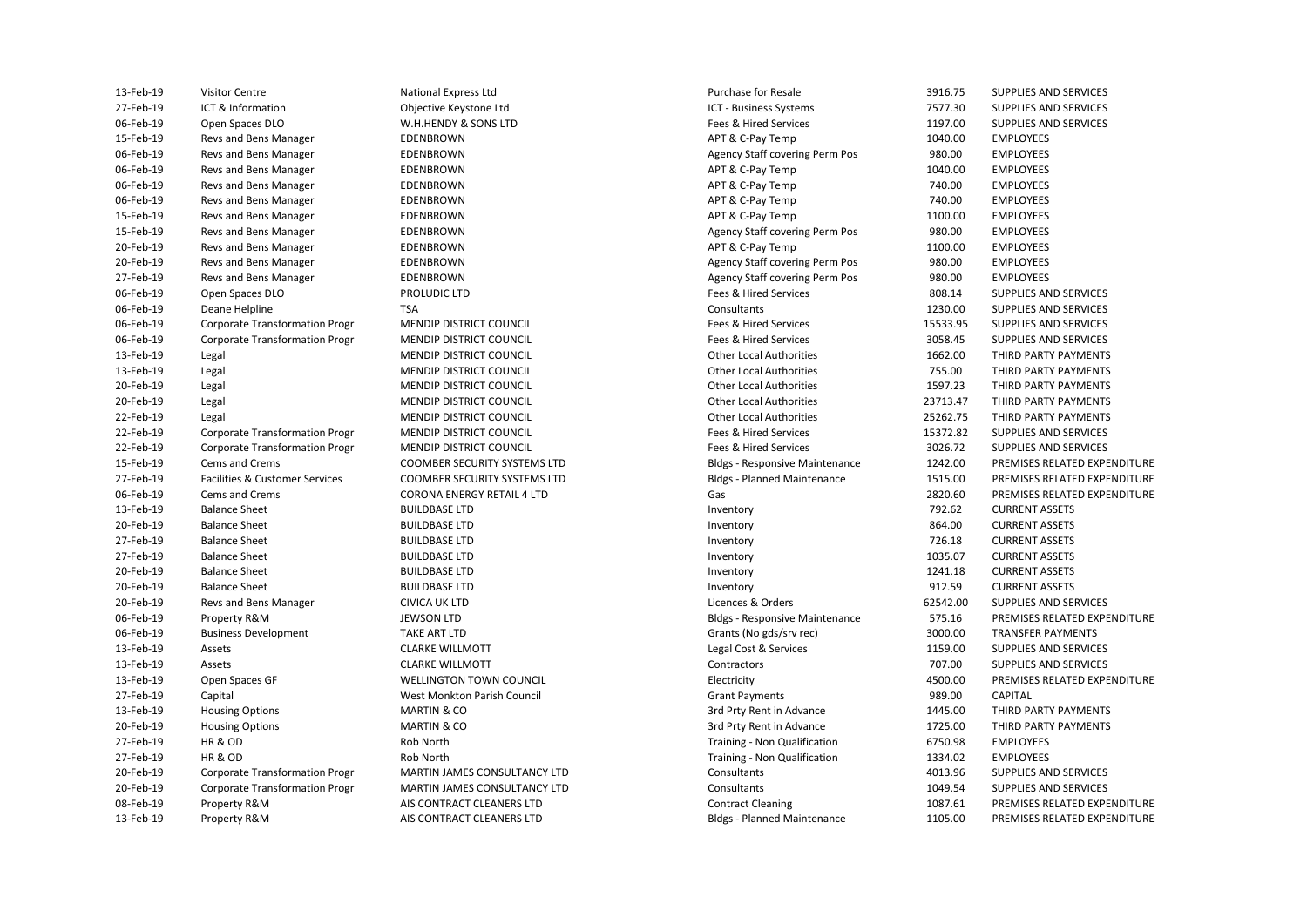| <b>SO-LGD-TA</b> | Parking & Community Salety     | AIS CONTRACT CLEANERS LTD              | Contract Cleaning                    | <b>330.00</b> | PREIVIISES RELATED EXPENDITURE |
|------------------|--------------------------------|----------------------------------------|--------------------------------------|---------------|--------------------------------|
| 27-Feb-19        | Property R&M                   | AIS CONTRACT CLEANERS LTD              | <b>Bldgs - Planned Maintenance</b>   | 600.00        | PREMISES RELATED EXPENDITURE   |
| 06-Feb-19        | Housing Enabling & Development | Better Move Ltd                        | Fees & Hired Services                | 550.00        | SUPPLIES AND SERVICES          |
| 06-Feb-19        | Housing Enabling & Development | <b>Better Move Ltd</b>                 | Fees & Hired Services                | 1160.00       | SUPPLIES AND SERVICES          |
| 06-Feb-19        | Housing & Community Projects   | <b>Better Move Ltd</b>                 | Contractors                          | 725.00        | SUPPLIES AND SERVICES          |
| 06-Feb-19        | Housing Enabling & Development | Better Move Ltd                        | Fees & Hired Services                | 600.00        | SUPPLIES AND SERVICES          |
| 22-Feb-19        | Area Housing 2                 | Arc                                    | Bed & Breakfast                      | 1000.00       | THIRD PARTY PAYMENTS           |
| 22-Feb-19        | Housing Enabling & Development | THREE DRAGONS (LC) LTD                 | Fees & Hired Services                | 2890.00       | SUPPLIES AND SERVICES          |
| 27-Feb-19        | <b>Balance Sheet</b>           | <b>Crown Paints LTD</b>                | Inventory                            | 578.30        | <b>CURRENT ASSETS</b>          |
| 27-Feb-19        | Revs and Bens Manager          | Hbinfo Ltd                             | Subscriptions & Publications         | 765.00        | SUPPLIES AND SERVICES          |
| 06-Feb-19        | Capital                        | <b>AECOM Ltd</b>                       | <b>Professional Fees</b>             | 40814.31      | <b>CAPITAL</b>                 |
| 22-Feb-19        | Capital                        | <b>AECOM Ltd</b>                       | <b>Professional Fees</b>             | 2819.00       | CAPITAL                        |
| 06-Feb-19        | <b>Balance Sheet</b>           | Travel.cloud                           | <b>Click Travel Holding Account</b>  | 682.95        | <b>HOLDING ACCOUNTS</b>        |
| 27-Feb-19        | <b>Balance Sheet</b>           | Travel.cloud                           | <b>Click Travel Holding Account</b>  | 555.40        | <b>HOLDING ACCOUNTS</b>        |
| 20-Feb-19        | <b>Visitor Centre</b>          | SHEARINGS HOLIDAYS LTD                 | <b>Purchase for Resale</b>           | 616.00        | SUPPLIES AND SERVICES          |
| 06-Feb-19        | <b>Visitor Centre</b>          | Cards for Good Causes                  | Purchase for Resale                  | 19042.07      | SUPPLIES AND SERVICES          |
| 20-Feb-19        | Capital                        | <b>KOMPAN LTD</b>                      | <b>Furniture Equipment Purchases</b> | 1759.49       | <b>CAPITAL</b>                 |
| 27-Feb-19        | Cems and Crems                 | Facultatieve Technologies Ltd          | Waste Collection & Disposal          | 1498.01       | SUPPLIES AND SERVICES          |
| 27-Feb-19        | <b>Cems and Crems</b>          |                                        | Contractors                          | 8391.99       | SUPPLIES AND SERVICES          |
|                  |                                | Facultatieve Technologies Ltd          |                                      |               |                                |
| 20-Feb-19        | Area Housing 1                 | Groves Xtreme Clean                    | Non Contract Cleaning                | 980.00        | PREMISES RELATED EXPENDITURE   |
| 08-Feb-19        | Property R&M                   | <b>Simon Rugg</b>                      | Fees & Hired Services                | 1045.00       | SUPPLIES AND SERVICES          |
| 27-Feb-19        | Facilities & Customer Services | Mercury Infrastructure Services Ltd    | <b>Contract Cleaning</b>             | 2937.66       | PREMISES RELATED EXPENDITURE   |
| 13-Feb-19        | Facilities & Customer Services | 3D Security Ltd                        | Security                             | 1674.75       | SUPPLIES AND SERVICES          |
| 13-Feb-19        | Area Housing 2                 | 3D Security Ltd                        | Contractors                          | 1392.00       | SUPPLIES AND SERVICES          |
| 13-Feb-19        | Area Housing 2                 | 3D Security Ltd                        | Contractors                          | 2784.00       | SUPPLIES AND SERVICES          |
| 20-Feb-19        | Area Housing 2                 | 3D Security Ltd                        | Contractors                          | 1633.30       | SUPPLIES AND SERVICES          |
| 08-Feb-19        | Parking & Community Safety     | 3D Security Ltd                        | Contractors                          | 2813.00       | SUPPLIES AND SERVICES          |
| 13-Feb-19        | <b>Housing Options</b>         | Clem Woodward Ltd                      | 3rd Prty Rent in Advance             | 1955.00       | THIRD PARTY PAYMENTS           |
| 28-Feb-19        | <b>Housing Options</b>         | Clem Woodward Ltd                      | 3rd Prty Rent in Advance             | 900.00        | THIRD PARTY PAYMENTS           |
| 27-Feb-19        | <b>Business Development</b>    | <b>Taunton Chamber of Commerce</b>     | Consultants                          | 15000.00      | SUPPLIES AND SERVICES          |
| 27-Feb-19        | <b>Business Development</b>    | <b>Taunton Chamber of Commerce</b>     | Consultants                          | 1689.75       | SUPPLIES AND SERVICES          |
| 27-Feb-19        | HR & OD                        | Carol Carpenter Training Ltd           | Training - Non Qualification         | 3000.00       | <b>EMPLOYEES</b>               |
| 20-Feb-19        | Housing Enabling & Development | <b>Encompass Ecology Ltd</b>           | Fees & Hired Services                | 1807.00       | SUPPLIES AND SERVICES          |
| 06-Feb-19        | <b>Balance Sheet</b>           | Kingfisher Packaging                   | Inventory                            | 789.24        | <b>CURRENT ASSETS</b>          |
| 15-Feb-19        | <b>Visitor Centre</b>          | <b>Taunton Theatre Association Ltd</b> | Purchase for Resale                  | 907.25        | SUPPLIES AND SERVICES          |
| 06-Feb-19        | Area Planning                  | Oyster Partnership Ltd                 | APT & C-Pay Temp                     | 740.06        | <b>EMPLOYEES</b>               |
| 08-Feb-19        | Area Planning                  | <b>Oyster Partnership Ltd</b>          | APT & C-Pay Temp                     | 1149.70       | <b>EMPLOYEES</b>               |
| 08-Feb-19        | Area Planning                  | Oyster Partnership Ltd                 | APT & C-Pay Temp                     | 1437.80       | <b>EMPLOYEES</b>               |
| 15-Feb-19        | Area Planning                  | <b>Oyster Partnership Ltd</b>          | APT & C-Pay Temp                     | 1175.90       | <b>EMPLOYEES</b>               |
| 15-Feb-19        | Area Planning                  | Oyster Partnership Ltd                 | APT & C-Pay Temp                     | 1260.45       | <b>EMPLOYEES</b>               |
| 22-Feb-19        | Area Planning                  | Oyster Partnership Ltd                 | APT & C-Pay Temp                     | 1245.25       | <b>EMPLOYEES</b>               |
| 22-Feb-19        | Area Planning                  | <b>Oyster Partnership Ltd</b>          | APT & C-Pay Temp                     | 1149.22       | <b>EMPLOYEES</b>               |
| 15-Feb-19        | <b>Housing Options</b>         | Oyster Partnership Ltd                 | APT & C-Pay Temp                     | 1265.95       | <b>EMPLOYEES</b>               |
| 15-Feb-19        | <b>Housing Options</b>         | Oyster Partnership Ltd                 | APT & C-Pay Temp                     | 837.20        | <b>EMPLOYEES</b>               |
| 27-Feb-19        | <b>Housing Options</b>         | Oyster Partnership Ltd                 | APT & C-Pay Temp                     | 1359.05       | <b>EMPLOYEES</b>               |
| 27-Feb-19        | <b>Housing Options</b>         | Oyster Partnership Ltd                 | APT & C-Pay Temp                     | 1362.20       | <b>EMPLOYEES</b>               |
| 15-Feb-19        | <b>Planning Policy</b>         | Lepus Consulting Ltd                   | Consultants                          | 1595.00       | SUPPLIES AND SERVICES          |
| 13-Feb-19        | Housing Enabling & Development | Low Carbon Exchange Ltd                | <b>F&amp;C for Services</b>          | 6574.87       | <b>INCOME</b>                  |
|                  |                                |                                        |                                      |               |                                |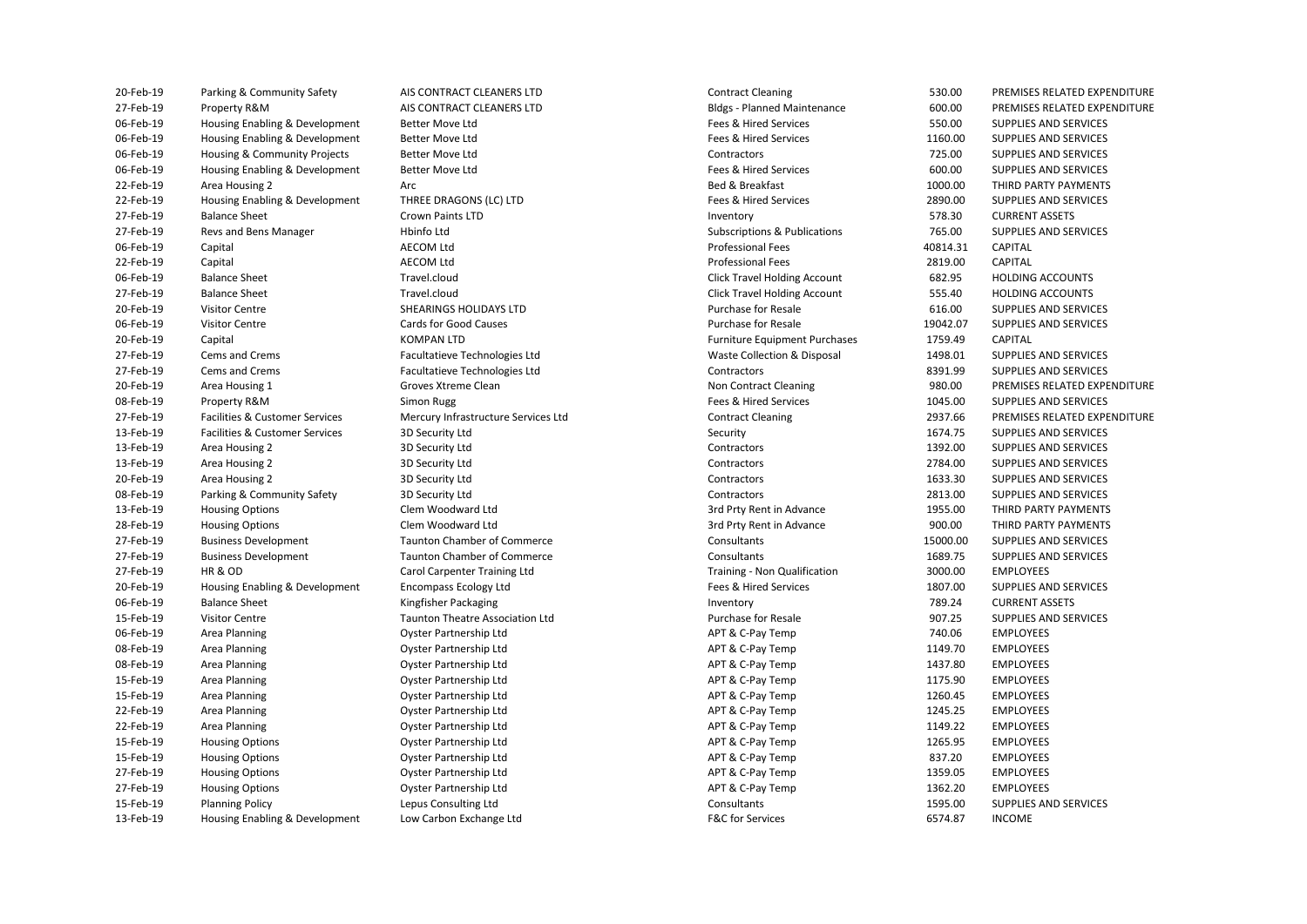| 27-Feb-19 | <b>Environmental Health</b>           | Somerset Dog Warden Service                | Fees & Hired Services                 | 1718.75  | SUPPLIES AND SERVICES         |
|-----------|---------------------------------------|--------------------------------------------|---------------------------------------|----------|-------------------------------|
| 15-Feb-19 | <b>Balance Sheet</b>                  | <b>British Ceramic Tile</b>                | Inventory                             | 704.00   | <b>CURRENT ASSETS</b>         |
| 06-Feb-19 | <b>Electoral Services</b>             | <b>Xpress Software Solutions</b>           | Training - Non Qualification          | 600.00   | <b>EMPLOYEES</b>              |
| 22-Feb-19 | Assets                                | Matchtech Group Plc                        | Agency Staff covering Perm Pos        | 937.50   | <b>EMPLOYEES</b>              |
| 20-Feb-19 | Assets                                | Matchtech Group Plc                        | <b>Agency Staff covering Perm Pos</b> | 937.50   | <b>EMPLOYEES</b>              |
| 20-Feb-19 | Assets                                | Matchtech Group Plc                        | Agency Staff covering Perm Pos        | 937.50   | <b>EMPLOYEES</b>              |
| 27-Feb-19 | Growth Programme                      | Tom Gillham Limited                        | Fees & Hired Services                 | 4017.00  | SUPPLIES AND SERVICES         |
| 06-Feb-19 | Property R&M                          | The Carpet Warehouse                       | <b>Bldgs - Responsive Maintenance</b> | 553.64   | PREMISES RELATED EXPENDITURE  |
| 13-Feb-19 | <b>Corporate Property</b>             | The Carpet Warehouse                       | <b>Bldgs - Planned Maintenance</b>    | 3514.08  | PREMISES RELATED EXPENDITURE  |
| 13-Feb-19 | Property R&M                          | The Carpet Warehouse                       | <b>Bldgs - Planned Maintenance</b>    | 727.68   | PREMISES RELATED EXPENDITURE  |
| 08-Feb-19 | Property R&M                          | The Carpet Warehouse                       | <b>Bldgs - Responsive Maintenance</b> | 839.92   | PREMISES RELATED EXPENDITURE  |
| 08-Feb-19 | Property R&M                          | The Carpet Warehouse                       | <b>Bldgs - Responsive Maintenance</b> | 580.27   | PREMISES RELATED EXPENDITURE  |
| 13-Feb-19 | Property R&M                          | The Carpet Warehouse                       | <b>Bldgs - Planned Maintenance</b>    | 896.21   | PREMISES RELATED EXPENDITURE  |
| 13-Feb-19 | Property R&M                          | The Carpet Warehouse                       | <b>Bldgs - Responsive Maintenance</b> | 553.48   | PREMISES RELATED EXPENDITURE  |
| 06-Feb-19 | Property R&M                          | The Carpet Warehouse                       | <b>Bldgs - Responsive Maintenance</b> | 840.53   | PREMISES RELATED EXPENDITURE  |
| 15-Feb-19 | Property R&M                          | The Carpet Warehouse                       | <b>Bldgs - Planned Maintenance</b>    | 1025.00  | PREMISES RELATED EXPENDITURE  |
| 20-Feb-19 | Property R&M                          | The Carpet Warehouse                       | <b>Bldgs - Responsive Maintenance</b> | 1085.08  | PREMISES RELATED EXPENDITURE  |
| 20-Feb-19 | Property R&M                          | The Carpet Warehouse                       | <b>Bldgs - Responsive Maintenance</b> | 1632.57  | PREMISES RELATED EXPENDITURE  |
| 20-Feb-19 | Property R&M                          | The Carpet Warehouse                       | <b>Bldgs - Responsive Maintenance</b> | 514.03   | PREMISES RELATED EXPENDITURE  |
| 20-Feb-19 | Property R&M                          | The Carpet Warehouse                       | <b>Bldgs - Responsive Maintenance</b> | 843.29   | PREMISES RELATED EXPENDITURE  |
| 22-Feb-19 | Property R&M                          | The Carpet Warehouse                       | <b>Bldgs - Responsive Maintenance</b> | 843.94   | PREMISES RELATED EXPENDITURE  |
| 22-Feb-19 | Property R&M                          | The Carpet Warehouse                       | <b>Bldgs - Planned Maintenance</b>    | 586.38   | PREMISES RELATED EXPENDITURE  |
| 27-Feb-19 | Property R&M                          | The Carpet Warehouse                       | <b>Bldgs - Planned Maintenance</b>    | 533.28   | PREMISES RELATED EXPENDITURE  |
| 20-Feb-19 | Property R&M                          | The Carpet Warehouse                       | <b>Bldgs - Responsive Maintenance</b> | 821.14   | PREMISES RELATED EXPENDITURE  |
| 13-Feb-19 | Supported Housing Dev                 | TeleAlarm Europe GmbH                      | Equipment - Purchases                 | 5850.00  | SUPPLIES AND SERVICES         |
| 04-Feb-19 | <b>Balance Sheet</b>                  | Matrix SCM Ltd                             | <b>Matrix Holding Account</b>         | 39572.05 | <b>HOLDING ACCOUNTS</b>       |
| 04-Feb-19 | <b>Balance Sheet</b>                  | Matrix SCM Ltd                             | <b>Matrix Holding Account</b>         | 36654.47 | <b>HOLDING ACCOUNTS</b>       |
| 04-Feb-19 | <b>Balance Sheet</b>                  | Matrix SCM Ltd                             | Matrix Holding Account                | 39726.15 | <b>HOLDING ACCOUNTS</b>       |
| 04-Feb-19 | <b>Balance Sheet</b>                  | Matrix SCM Ltd                             | <b>Matrix Holding Account</b>         | 40922.04 | <b>HOLDING ACCOUNTS</b>       |
| 04-Feb-19 | <b>Balance Sheet</b>                  | Matrix SCM Ltd                             | <b>Matrix Holding Account</b>         | 3392.64  | <b>HOLDING ACCOUNTS</b>       |
| 04-Feb-19 | <b>Balance Sheet</b>                  | Matrix SCM Ltd                             | <b>Matrix Holding Account</b>         | 32678.17 | <b>HOLDING ACCOUNTS</b>       |
| 04-Feb-19 | <b>Balance Sheet</b>                  | Matrix SCM Ltd                             | <b>Matrix Holding Account</b>         | 46350.58 | <b>HOLDING ACCOUNTS</b>       |
| 04-Feb-19 | <b>Balance Sheet</b>                  | Matrix SCM Ltd                             | <b>Matrix Holding Account</b>         | 40060.34 | <b>HOLDING ACCOUNTS</b>       |
| 06-Feb-19 | <b>Balance Sheet</b>                  | Matrix SCM Ltd                             | <b>Matrix Holding Account</b>         | 44523.70 | <b>HOLDING ACCOUNTS</b>       |
| 15-Feb-19 | <b>Balance Sheet</b>                  | Matrix SCM Ltd                             | Matrix Holding Account                | 43857.86 | <b>HOLDING ACCOUNTS</b>       |
| 27-Feb-19 | Open Spaces GF                        | L & E Foy                                  | Equipment - Lease / Rental            | 1500.00  | SUPPLIES AND SERVICES         |
| 06-Feb-19 | Finance                               | LAVAT Consulting Ltd T/A PSTAX             | Fees & Hired Services                 | 2950.00  | SUPPLIES AND SERVICES         |
| 28-Feb-19 | <b>Housing Options</b>                | <b>Webbers Lettings and Property Manag</b> | 3rd Prty Rent in Advance              | 1860.00  | THIRD PARTY PAYMENTS          |
| 13-Feb-19 | Parking & Community Safety            | JDL Services 2015                          | Consultants                           | 2387.50  | SUPPLIES AND SERVICES         |
| 08-Feb-19 | Open Spaces DLO                       | The Fuelcard People                        | Veh costs - fuel                      | 6898.11  | TRANSPORT RELATED EXPENDITURE |
| 27-Feb-19 | Open Spaces DLO                       | The Fuelcard People                        | Veh costs - fuel                      | 607.86   | TRANSPORT RELATED EXPENDITURE |
| 27-Feb-19 | Open Spaces DLO                       | The Fuelcard People                        | Veh costs - fuel                      | 9211.25  | TRANSPORT RELATED EXPENDITURE |
| 13-Feb-19 | Growth Programme                      | Horwath HTL Ltd                            | Consultants                           | 3000.00  | SUPPLIES AND SERVICES         |
| 13-Feb-19 | Growth Programme                      | Horwath HTL Ltd                            | Consultants                           | 3000.00  | SUPPLIES AND SERVICES         |
| 13-Feb-19 | <b>Balance Sheet</b>                  | My Staff Shop Limited                      | Cycle Saver Scheme                    | 525.00   | <b>HOLDING ACCOUNTS</b>       |
| 22-Feb-19 | <b>Corporate Transformation Progr</b> | <b>Advanced Business Solutions</b>         | Fees & Hired Services                 | 1661.81  | SUPPLIES AND SERVICES         |
| 27-Feb-19 | <b>Corporate Transformation Progr</b> | <b>Advanced Business Solutions</b>         | Fees & Hired Services                 | 1662.65  | SUPPLIES AND SERVICES         |
| 22-Feb-19 | <b>Corporate Transformation Progr</b> | <b>Advanced Business Solutions</b>         | Fees & Hired Services                 | 1246.57  | SUPPLIES AND SERVICES         |